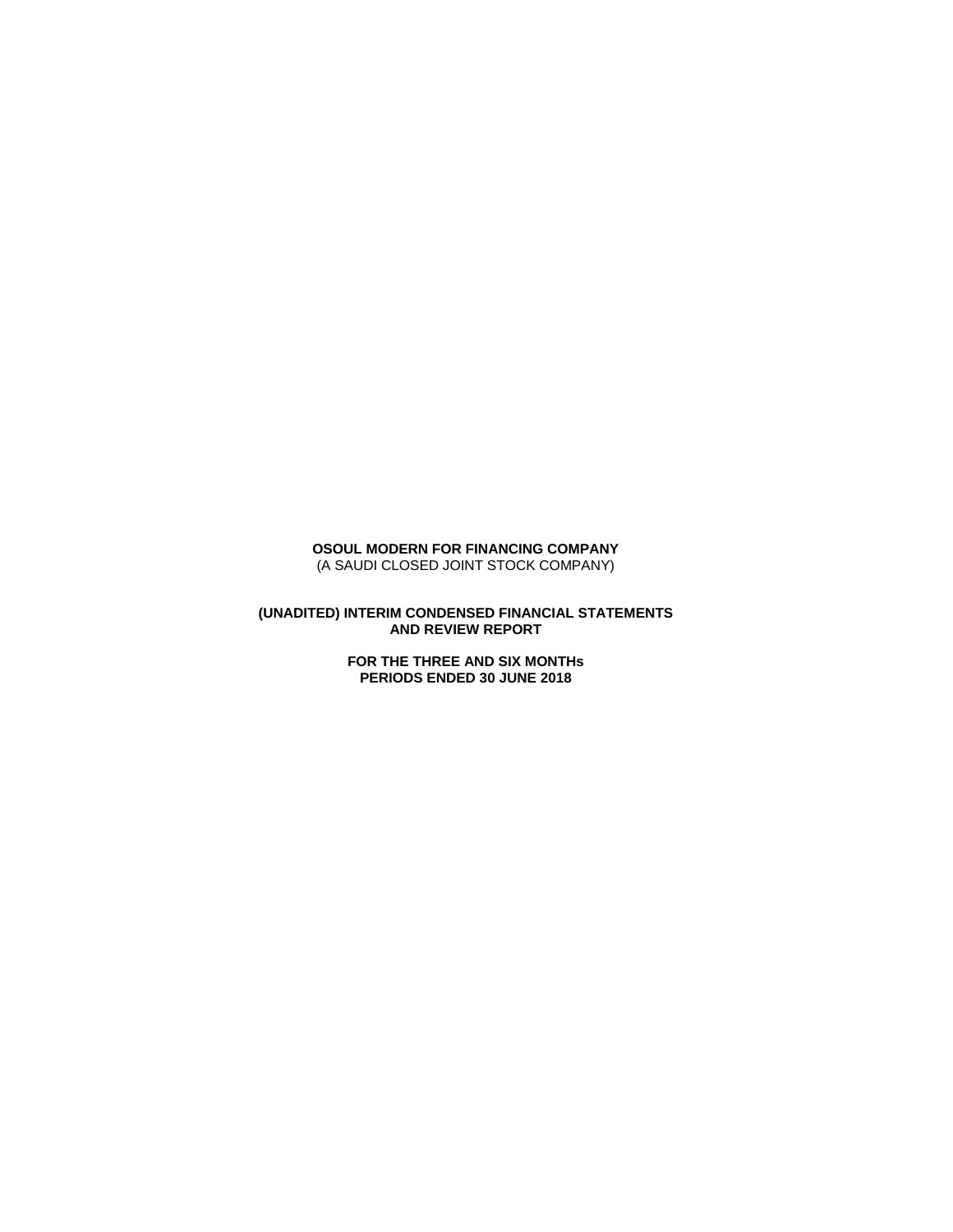# **OSOUL MODERN FOR FINANCING COMPANY** (A SAUDI CLOSED JOINT STOCK COMPANY) **INTERIM CONDENSED FINANCIALSTATEMENTS**

## **FOR THE THREE-MONTH AND SIX-MONTH PERIODS ENDED 30 JUNE 2018**

| <b>INDEX</b>                                               | <b>PAGE</b> |
|------------------------------------------------------------|-------------|
| Report on review of interim condensed financial statements |             |
| Interim statement of financial position                    | 2           |
| Interim statement of comprehensive income                  | 3           |
| Interim statement of changes in shareholders' equity       | 4           |
| Interim statement of cash flows                            | 5           |
| Interim condensed notes to the financial statements        | $6 - 18$    |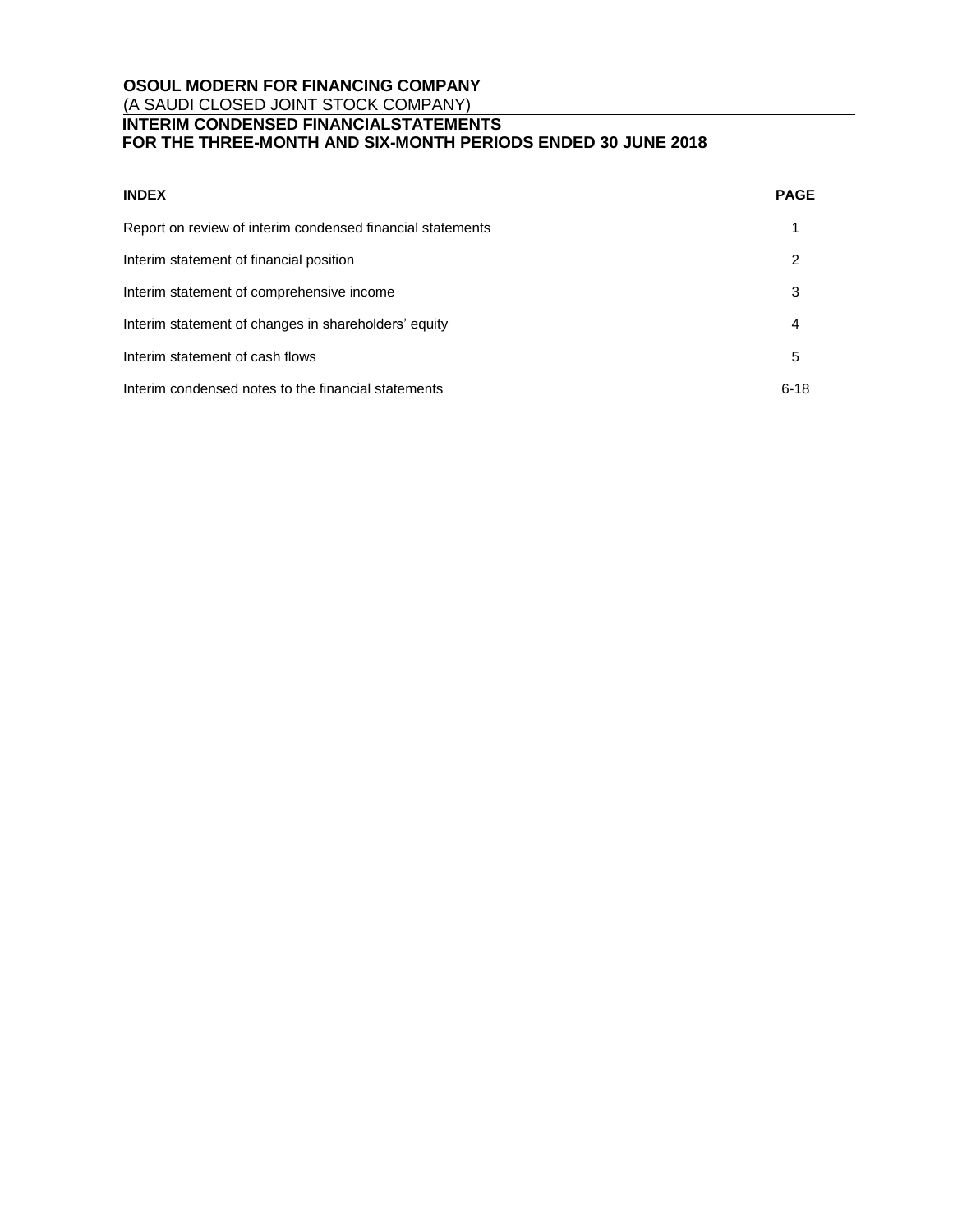

## **REPORT ON REVIEW OF INTERIM CONDENSED FINANCIAL STATEMENTS TO THE SHAREHOLDERS OF OSOUL MODERN FOR FINANCING COMPANY (A SAUDI CLOSED JOINT STOCK COMPANY)**

## **INTRODUCTION**

We have reviewed the accompanying interim statement of financial position of Osoul Modern for Financing Company (A Saudi Closed Joint Stock Company) (the "Company") as at 30 June 2018 and the related interim statements of comprehensive income for the three-month and six-month periods then ended, cash flows and changes in shareholders' equity for the six-month periods then ended, and the explanatory notes (the "interim condensed financial statements").

Management is responsible for the preparation and fair presentation of these interim condensed financial statements in accordance with International Accounting Standard 34 - "Interim Financial Reporting" (IAS 34) as modified by Saudi Arabian Monetary Authority ("SAMA") for the accounting of zakat and income tax. Our responsibility is to express a conclusion on these interim condensed financial statements based on our review.

## **SCOPE OF REVIEW**

We conducted our review in accordance with International Standard on Review Engagement 2410, "Review of Interim Financial Information Performed by the Independent Auditor of the Entity". A review of these interim condensed financial statements consists of making inquiries, primarily of persons responsible for financial and accounting matters and applying analytical and other review procedures. A review is substantially less in scope than an audit conducted in accordance with International Standards on Auditing and consequently, it does not enable us to obtain assurance that we would become aware of all significant matters that might be identified in an audit. Accordingly, we do not express an audit opinion.

## **OTHER MATTERS**

The financial statements for the financial year ended as of December 31, 2017 were audited by a predecessor auditor and issue an unqualified opinion dated on February 28, 2018.

## **CONCLUSION**

Based on our review, nothing has come to our attention that causes us to believe that the accompanying interim condensed financial statements are not presented fairly, in all material respects, in accordance with IAS 34 as modified by SAMA for the accounting of zakat and income tax.



AL-Bassam & Co. | Allied Accountants P.P license 323/11/520 is a member firm of the PKF International Limited network of legally independent firms and does not accept any responsibility or liability for the actions or inactions on the part of any other individual member firm or firms.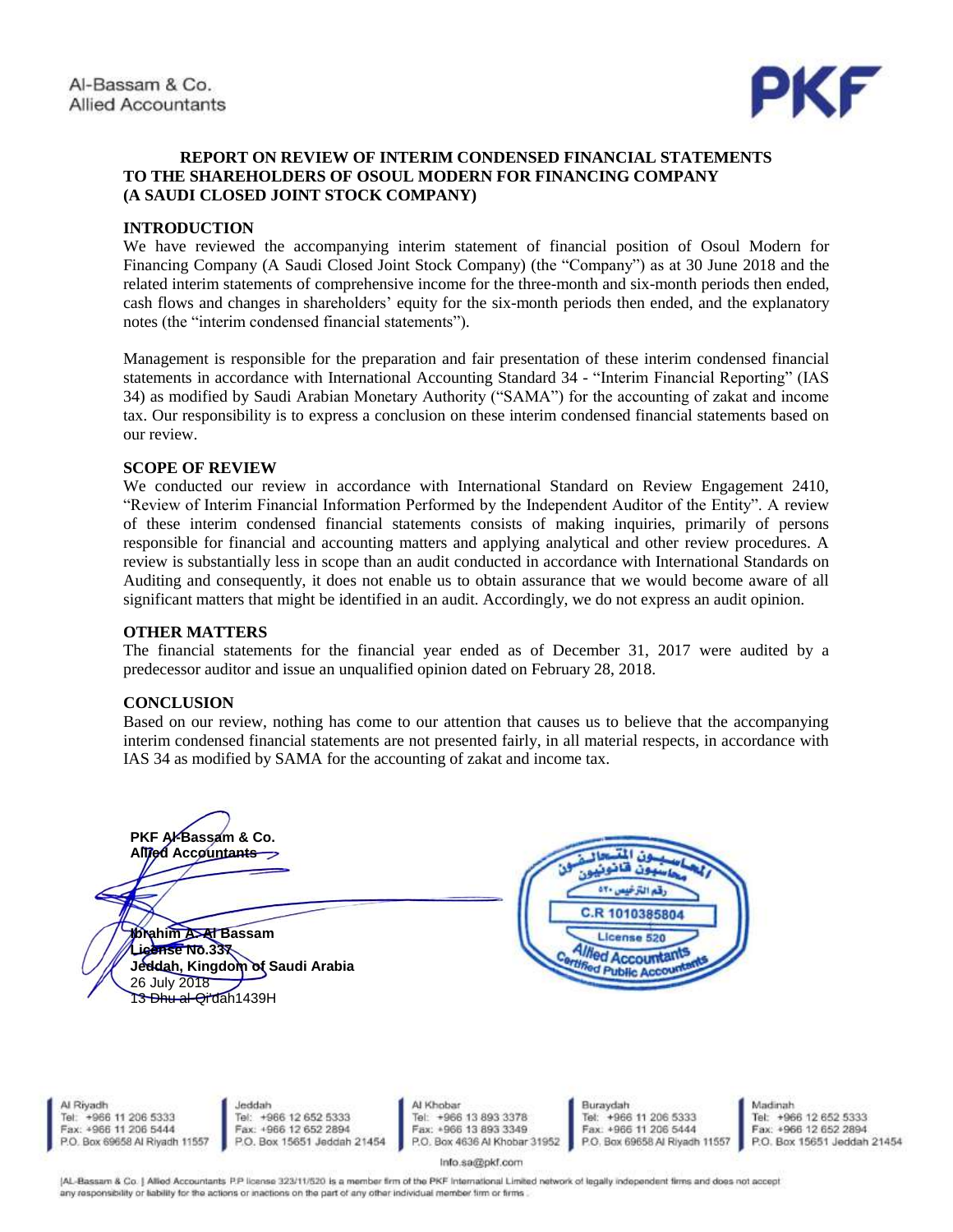# **OSOUL MODERN FOR FINANCING COMPANY** (A SAUDI CLOSED JOINT STOCK COMPANY) **INTERIM STATEMENT OF FINANCIAL POSITION AS AT 30 JUNE 2018**

|                                             |             | 30 June      | 31 December |
|---------------------------------------------|-------------|--------------|-------------|
|                                             |             | 2018         | 2017        |
|                                             | <b>Note</b> | <b>SR</b>    | <b>SR</b>   |
|                                             |             | (Un-audited) | (Audited)   |
| <b>ASSETS</b>                               |             |              |             |
| Cash and cash equivalents                   |             | 17,963,111   | 18,194,751  |
| Net investment in financing contracts       | 5           | 119,045,011  | 114,014,260 |
| Prepayment and other receivables            |             | 668,564      | 450,444     |
| Investment- fair value through OCI          | 7           | 892.850      | 892,850     |
| Property and equipment                      |             | 1,149,144    | 1,230,304   |
| <b>TOTAL ASSETS</b>                         |             | 139,718,680  | 134,782,609 |
| <b>LIABILITIES AND SHAREHOLDERS' EQUITY</b> |             |              |             |
| Accounts payable and other liabilities      |             | 6,696,794    | 3,645,324   |
| Zakat provision                             |             | 1,808,815    | 3,703,249   |
| End-of-service indemnities                  |             | 1,599,501    | 1,426,223   |
| <b>TOTAL LIABILITIES</b>                    |             | 10,105,110   | 8,774,796   |
| <b>SHAREHOLDERS' EQUITY</b>                 |             |              |             |
| Share capital                               | 8           | 100,000,000  | 100,000,000 |
| Statutory reserve                           | 9           | 3,329,088    | 3,329,088   |
| Retained earnings                           |             | 26,284,482   | 22,678,725  |
| <b>TOTAL SHAREHOLDERS' EQUITY</b>           |             | 129,613,570  | 126,007,813 |
| TOTAL LIABILITIES AND SHAREHOLDERS' EQUITY  |             | 139,718,680  | 134,782,609 |

The accompanying notes form an integral part of these interim condensed financial statement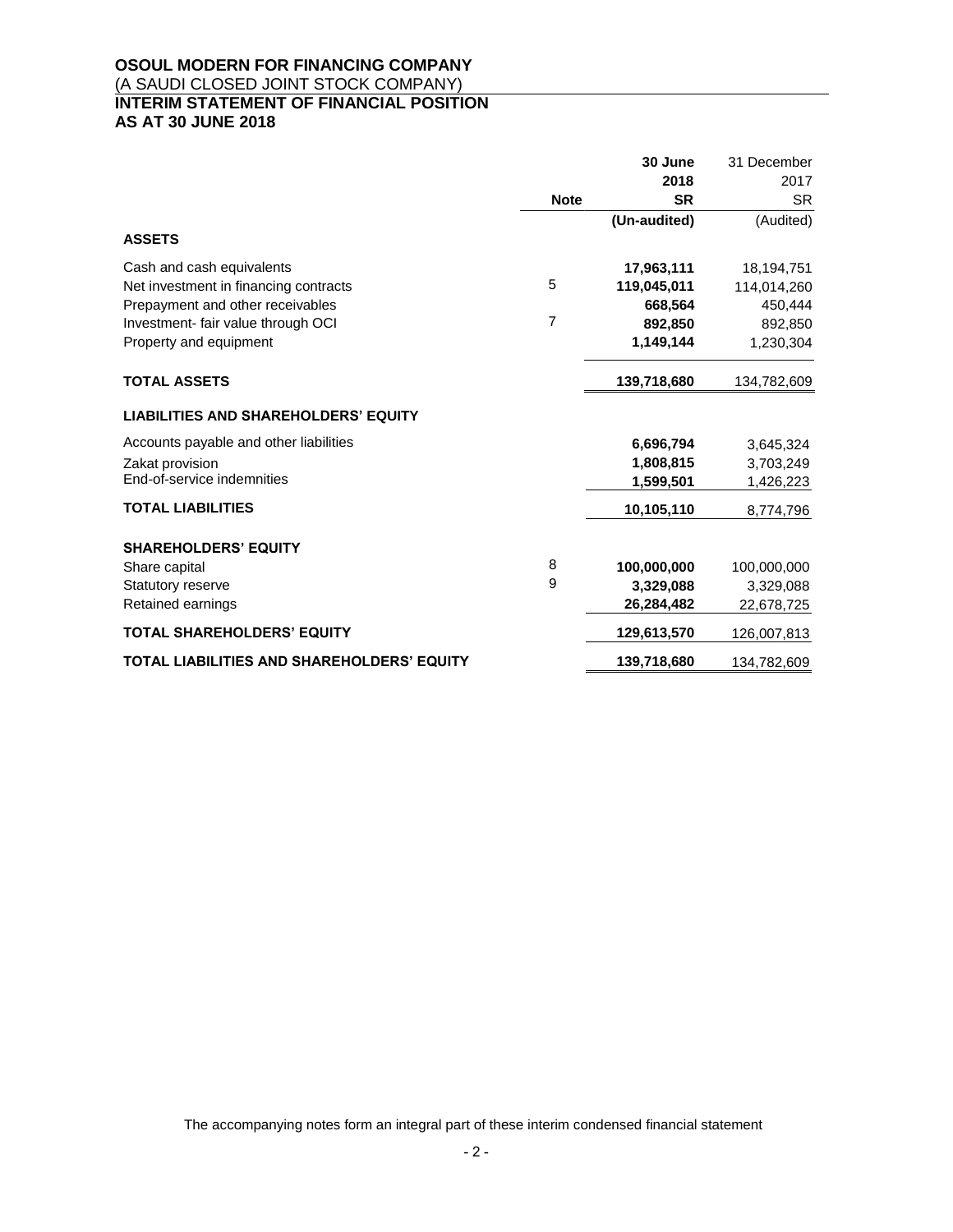# **OSOUL MODERN FOR FINANCING COMPANY** (A SAUDI CLOSED JOINT STOCK COMPANY) **INTERIM STATEMENT OF COMPREHENSIVE INCOME FOR THE THREE-MONTH AND SIX-MONTH PERIODS ENDED 30 JUNE 2018**

|                                                                                               | <b>FOR THREE-MONTH PERIOD</b><br><b>ENDED</b> |                                           | <b>FOR SIX-MONTH PERIOD</b><br><b>ENDED</b> |                                           |                                           |
|-----------------------------------------------------------------------------------------------|-----------------------------------------------|-------------------------------------------|---------------------------------------------|-------------------------------------------|-------------------------------------------|
|                                                                                               | <b>Note</b>                                   | 30 June 2018<br><b>SR</b><br>(Un-audited) | 30 June 2017<br><b>SR</b><br>(Un-audited)   | 30 June 2018<br><b>SR</b><br>(Un-audited) | 30 June 2017<br><b>SR</b><br>(Un-audited) |
| <b>FINANCE INCOME</b>                                                                         |                                               |                                           |                                             |                                           |                                           |
| Finance income<br><b>Operating income</b>                                                     | 11                                            | 5,053,072<br>5,053,072                    | 5,022,450<br>5,022,450                      | 10,872,945<br>10,872,945                  | 9,550,924<br>9,550,924                    |
| General and administration expenses<br>(Allowance) / Reversal for credit loss<br>Other income | 5                                             | (2,587,666)<br>(663, 491)<br>15,600       | (1,753,329)<br>53,200                       | (4,706,048)<br>1,023,189<br>27,800        | (3,603,041)<br>92,668                     |
| <b>NET INCOME FOR THE PERIOD</b>                                                              |                                               | 1,817,515                                 | 3,322,321                                   | 7,217,886                                 | 6,040,551                                 |
| Earnings per share (basic)                                                                    | 12                                            | 0.18                                      | 0.33                                        | 0.72                                      | 0.60                                      |
| <b>OTHER COMPREHENSIVE INCOME</b>                                                             |                                               |                                           |                                             |                                           |                                           |
| Items that will not be reclassified to<br>profit and loss                                     |                                               |                                           |                                             |                                           |                                           |
| Actuarial loss reserve on end-of-service<br>indemnities                                       |                                               |                                           |                                             |                                           |                                           |
| Total other comprehensive income for<br>the period                                            |                                               |                                           |                                             |                                           |                                           |
| <b>TOTAL COMPREHENSIVE PROFIT FOR</b><br><b>THE PERIOD</b>                                    |                                               | 1,817,515                                 | 3,322,321                                   | 7,217,886                                 | 6,040,551                                 |

The accompanying notes form an integral part of these interim condensed financial statements.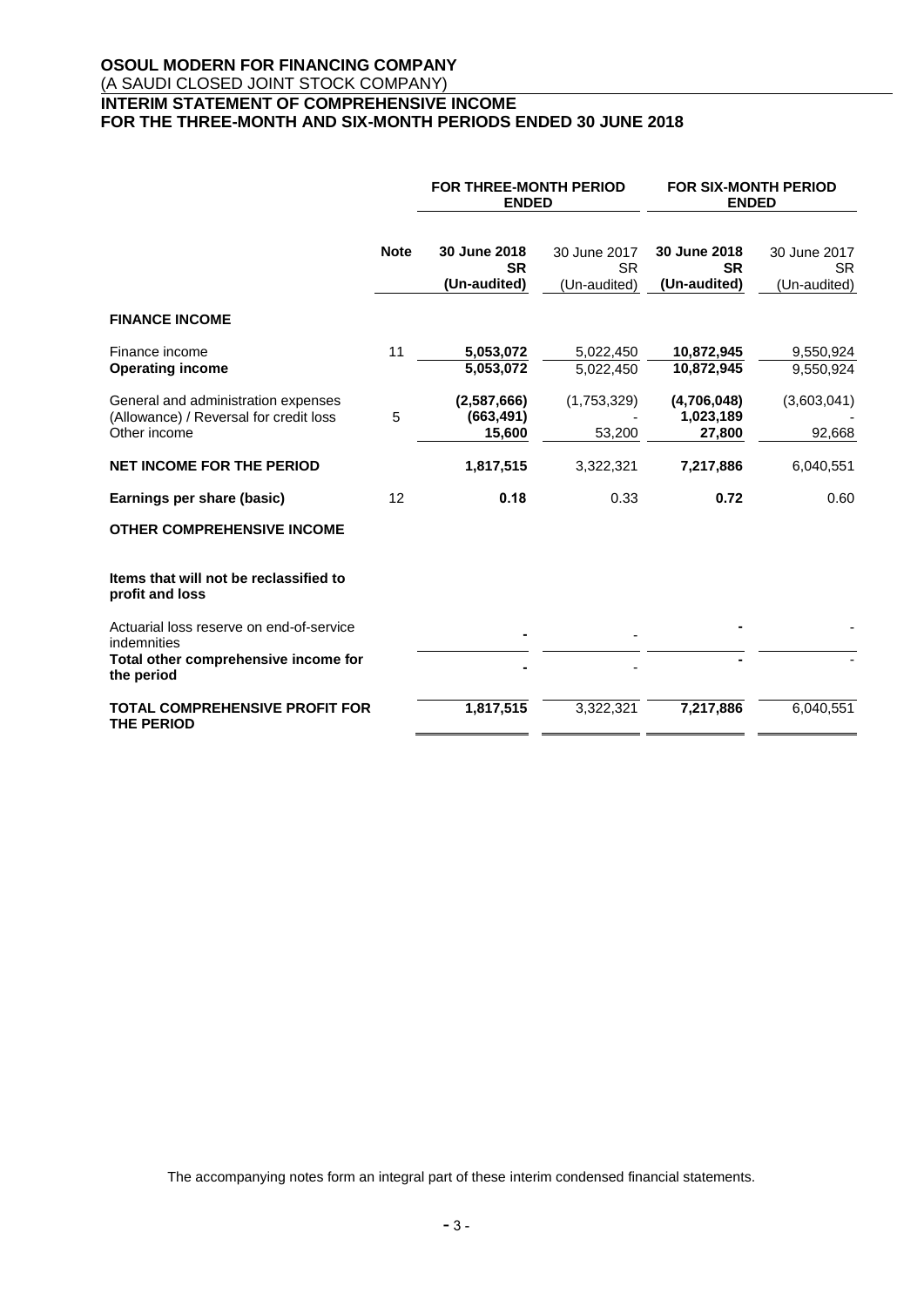# **OSOUL MODERN FOR FINANCING COMPANY**

(A SAUDI CLOSED JOINT STOCK COMPANY)

# **INTERIM STATEMENT OF CHANGES IN SHAREHOLDERS' EQUITY FOR THE SIX-MONTH PERIOD ENDED 30 JUNE 2018**

|                                                                                                     | <b>Note</b> | <b>Share</b><br>Capital<br><b>SR</b>        | <b>Statutory</b><br><b>Reserve</b><br><b>SR</b> | <b>Retained</b><br><b>Earnings</b><br><b>SR</b> | <b>Total</b><br><b>SR</b> |
|-----------------------------------------------------------------------------------------------------|-------------|---------------------------------------------|-------------------------------------------------|-------------------------------------------------|---------------------------|
| Balance as at 1 January 2017- (Audited)                                                             |             | 100,000,000                                 | 2,086,775                                       | 15,579,659                                      | 117,666,434               |
| Net profit for the period<br>Other comprehensive income for the period                              |             |                                             |                                                 | 6,040,551                                       | 6,040,551                 |
| Total comprehensive income for the period                                                           |             |                                             |                                                 | 6.040.551                                       | 6,040,551                 |
| Zakat for the period                                                                                |             |                                             |                                                 | (1,764,316)                                     | (1,764,316)               |
| Net profit after zakat                                                                              |             |                                             |                                                 | 4,276,235                                       | 4,276,235                 |
| Balance as at 30 June 2017 - (Un-audited)                                                           |             | 100,000,000                                 | 2,086,775                                       | 19,855,894                                      | 121,942,669               |
|                                                                                                     |             | <b>Share</b><br><b>Capital</b><br><b>SR</b> | <b>Statutory</b><br><b>Reserve</b><br><b>SR</b> | <b>Retained</b><br><b>Earnings</b><br><b>SR</b> | Total<br><b>SR</b>        |
| Balance as on 1 January 2018 - (Audited)<br>Impact of adoption of new standard as at 1 January 2018 | 3           | 100,000,000                                 | 3,329,088                                       | 22,678,725<br>5,196,686                         | 126,007,813<br>5,196,686  |
| Restated balance as at 1 January 2018                                                               |             | 100,000,000                                 | 3,329,088                                       | 27,875,411                                      | 131,204,499               |
| Net profit for the period<br>Other comprehensive income for the period                              |             |                                             |                                                 | 7,217,886                                       | 7,217,886                 |
| Total comprehensive income for the period                                                           |             |                                             |                                                 | 7,217,886                                       | 7,217,886                 |
| Zakat for the period                                                                                | 15          |                                             |                                                 | (1,808,815)                                     | (1,808,815)               |
| Net profit after zakat                                                                              |             |                                             |                                                 | 5,409,071                                       | 5,409,071                 |
| Dividends during the period                                                                         | 16          |                                             |                                                 | (7,000,000)                                     | (7,000,000)               |
| Balance as at 30 June 2018 - (Un-audited)                                                           |             | 100,000,000                                 | 3,329,088                                       | 26,284,482                                      | 129,613,570               |

The accompanying notes form an integral part of these interim condensed financial statements.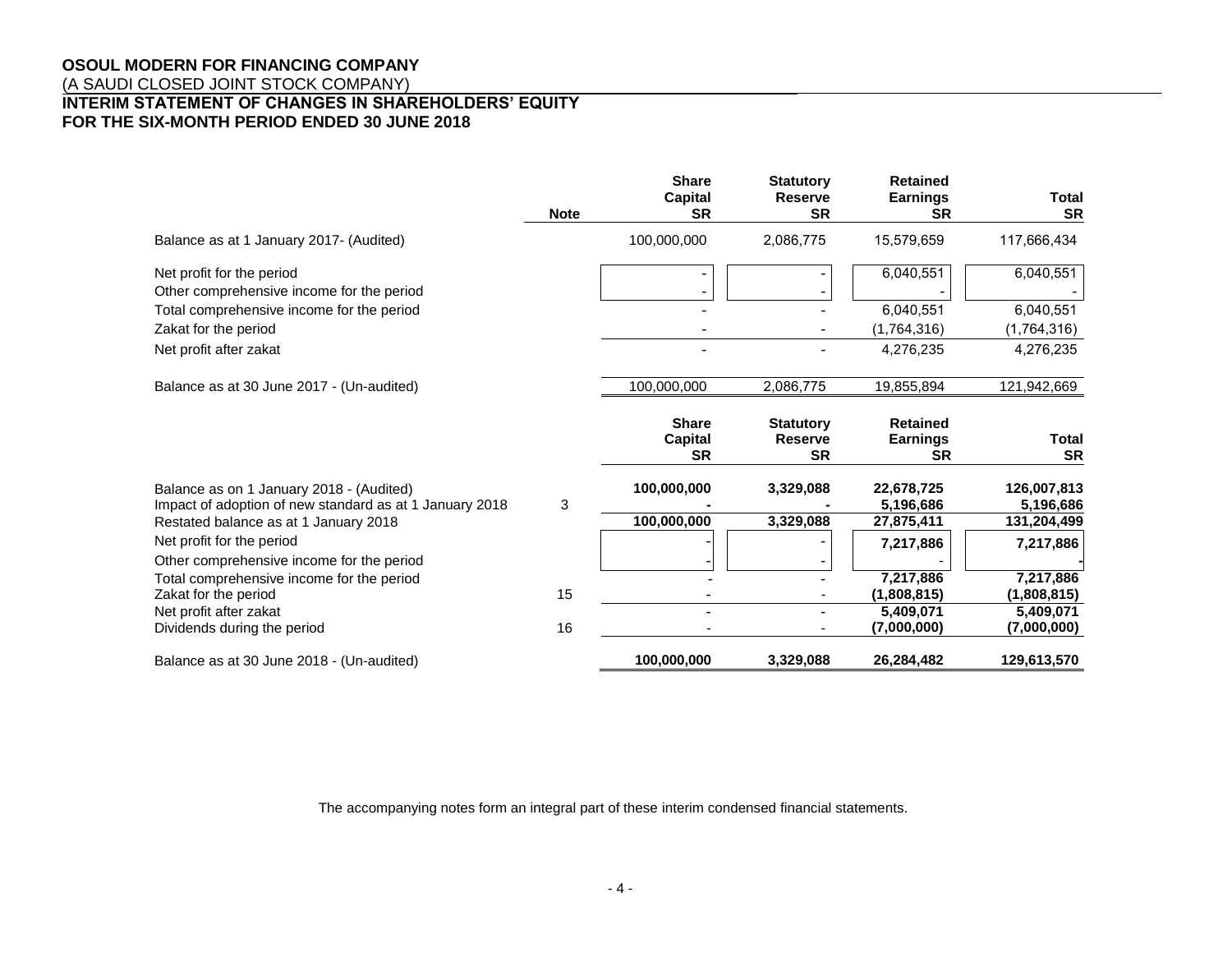# **OSOUL MODERN FOR FINANCING COMPANY** (A SAUDI CLOSED JOINT STOCK COMPANY) **INTERIM STATEMENT OF CASH FLOWS FOR THE SIX-MONTH PERIOD ENDED 30 JUNE 2018**

|                                                                              |             | 30 June 2018<br><b>SR</b> | 30 June 2017<br>SR.  |
|------------------------------------------------------------------------------|-------------|---------------------------|----------------------|
|                                                                              | <b>Note</b> | (Un-audited)              | (Un-audited)         |
| <b>OPERATING ACTIVITIES</b>                                                  |             |                           |                      |
| Net profit for the period<br><b>Adjustments for:</b>                         |             | 7,217,886                 | 6,040,551            |
| Depreciation                                                                 |             | 152,846                   | 151,230              |
| Provision for end-of-service indemnities<br>Reversal for credit loss         |             | 176,871<br>(1,023,189)    | 85,433               |
| Changes in operating assets and liabilities:                                 |             |                           |                      |
| Investment in financing contracts                                            |             | 1,189,124                 | (26, 841, 485)       |
| Prepayment and other receivables<br>Accounts payable and other liabilities * |             | (218, 119)<br>(448, 531)  | 356,110<br>2,565,726 |
| Cash generated from / (used in) operations                                   |             | 7,046,888                 | (17, 642, 435)       |
| End-of-service indemnities paid                                              |             | (3,593)                   | (23, 438)            |
| Zakat paid                                                                   |             | (3,703,249)               | (3,520,668)          |
| Net cash generated from / (used in) operating activities                     |             | 3,340,046                 | (21, 186, 541)       |
| <b>INVESTING ACTIVITY</b>                                                    |             |                           |                      |
| Purchase of property and equipment<br>Net cash used in investing activity    |             | (71, 686)<br>(71, 686)    | (8,675)<br>(8,675)   |
| <b>FINANCING ACTIVITY</b>                                                    |             |                           |                      |
| Dividends during the period *                                                | 16          | (3,500,000)               |                      |
| Net cash used in financing activity                                          |             | (3,500,000)               |                      |
| <b>NET CHANGE IN CASH AND CASH EQUIVALENTS</b>                               |             | (231, 640)                | (21, 195, 216)       |
| Cash and cash equivalents at the beginning of the period                     |             | 18,194,751                | 28,644,140           |
| <b>CASH AND CASH EQUIVALENTS AT THE END OF THE</b><br><b>PERIOD</b>          |             | 17,963,111                | 7,448,924            |
|                                                                              |             |                           |                      |
| * NON-CASH TRANSACTIONS                                                      |             |                           |                      |
| Dividends during the period<br>Accounts payable and other liabilities        |             | 3,500,000                 |                      |
|                                                                              |             | (3,500,000)               |                      |

The accompanying notes form an integral part of these interim condensed financial statements.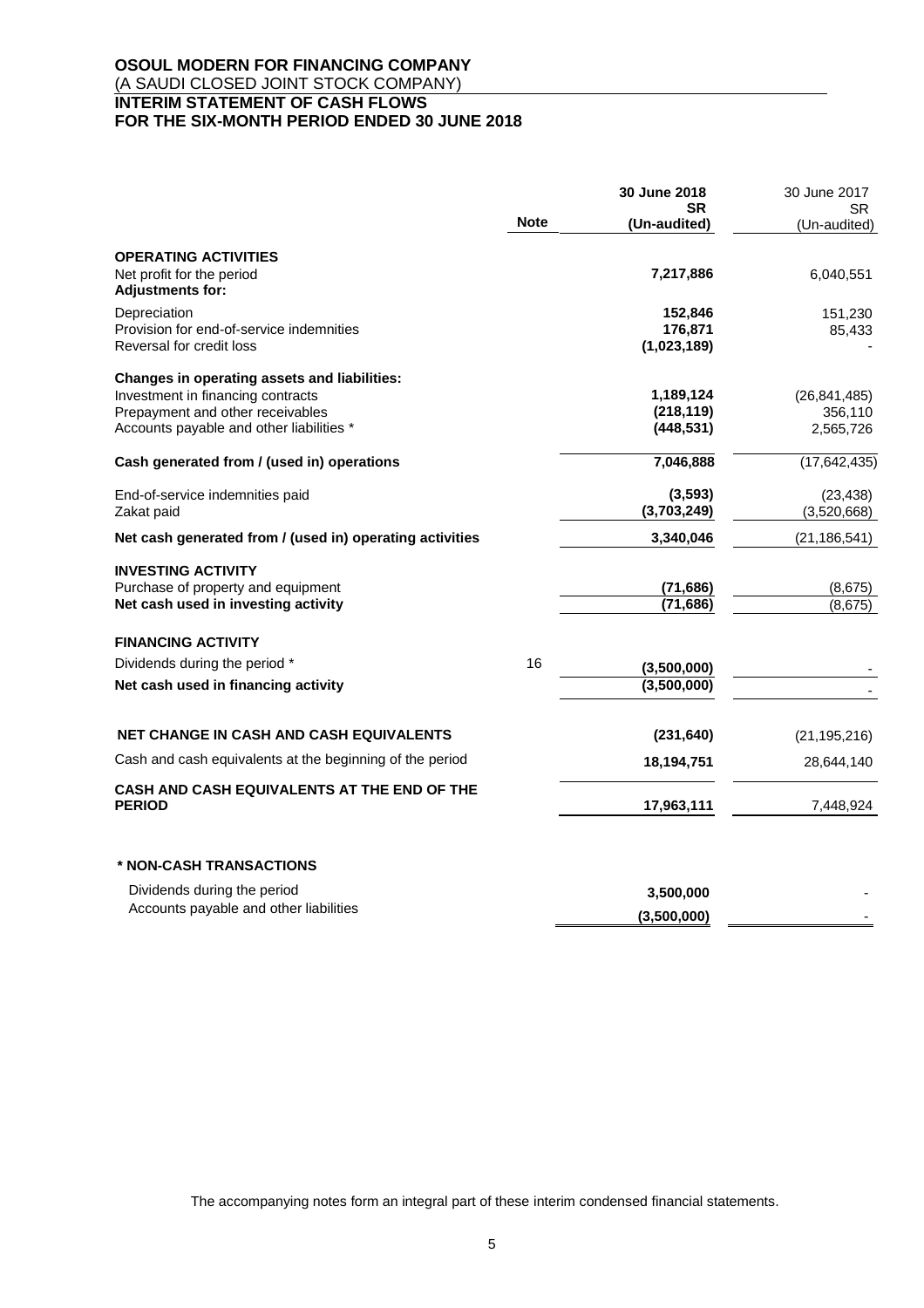## **1. LEGAL STATUS**

Osoul Modern for Financing Company ("the Company") is a Saudi Closed Joint Stock Company registered in the Kingdom of Saudi Arabia under Commercial Registration No. 4030149475 issued in Jeddah on 6 Rabi Al Awwal 1425 H (26 April 2005).

The approval of the Saudi Arabian Monetary Agency (SAMA) in its letter No, 351000095767 dated 23 Jumadah Alwal 1435 H (23 March 2014) and the issuance of Ministerial Decision No, 32 / S dated 2 Jumada Althani 1436 H corresponding to 21 January 2015.

The principal activity of the Company is finance lease and finance small and medium size entities and consumable finance.

The Company's Head Office is located at the following address; Osoul Modern for Financing Company Jeddah, Kingdom of Saudi Arabia

## **2. BASIS OF PREPARATION**

## **Statement of compliance**

The interim condensed financial statements for the six-month period ended 30 June 2018 have been prepared in accordance with IAS 34 Interim Financial Reporting. The interim financial statements do not include all the information and disclosures required in the annual financial statements, and should be read in conjunction with the Company's annual financial statements as at 31 December 2017. Accounting policies are consistent with the Company's annual financial statements as at 31 December 2017, expect for newly adopted accounting standards mentioned in note 4. The Company has adopted IFRS 9 Financial Instruments and IFRS 15 Revenue from Contracts with Customers from 1 January 2018 and accounting policies for these new standards are disclosed in the note 3. Significant judgments and estimates relating to impairment are disclosed in the financial risk management note considering IFRS 9 first time adoption.

#### **Basis of measurement**

These interim condensed financial statements have been prepared under the historical cost convention.

#### **Functional and presentational currency**

These interim condensed financial statements have been presented in Saudi Riyals (SAR) which is the Company's functional and presentation currency. All financial information presented in Saudi Arabian Riyals has been rounded to the nearest Riyal, unless otherwise mentioned.

#### **Significant accounting estimates and judgments**

The preparation of interim condensed financial statements in conformity with approved accounting standards require management to make judgments, estimates and assumptions that affect the application of policies and the reported amounts of assets, liabilities, income and expenses. The estimates and associated assumptions are based on historical experience and various other factors that are believed to be reasonable under the circumstances, the result of which form the basis of making the judgments about the carrying values of assets and liabilities that are not readily apparent from other sources. Actual results may differ from these estimates.

The estimates and underlying assumptions are reviewed on an ongoing basis. Revision to accounting estimates are recognised in the period in which the estimates are revised if the revision affects only that period, or in the period of the revision and future periods if the revision affects both current and future periods.

In the process of applying the Company's accounting policies, management has made the following estimates and judgments which are significant to the interim condensed financial statements: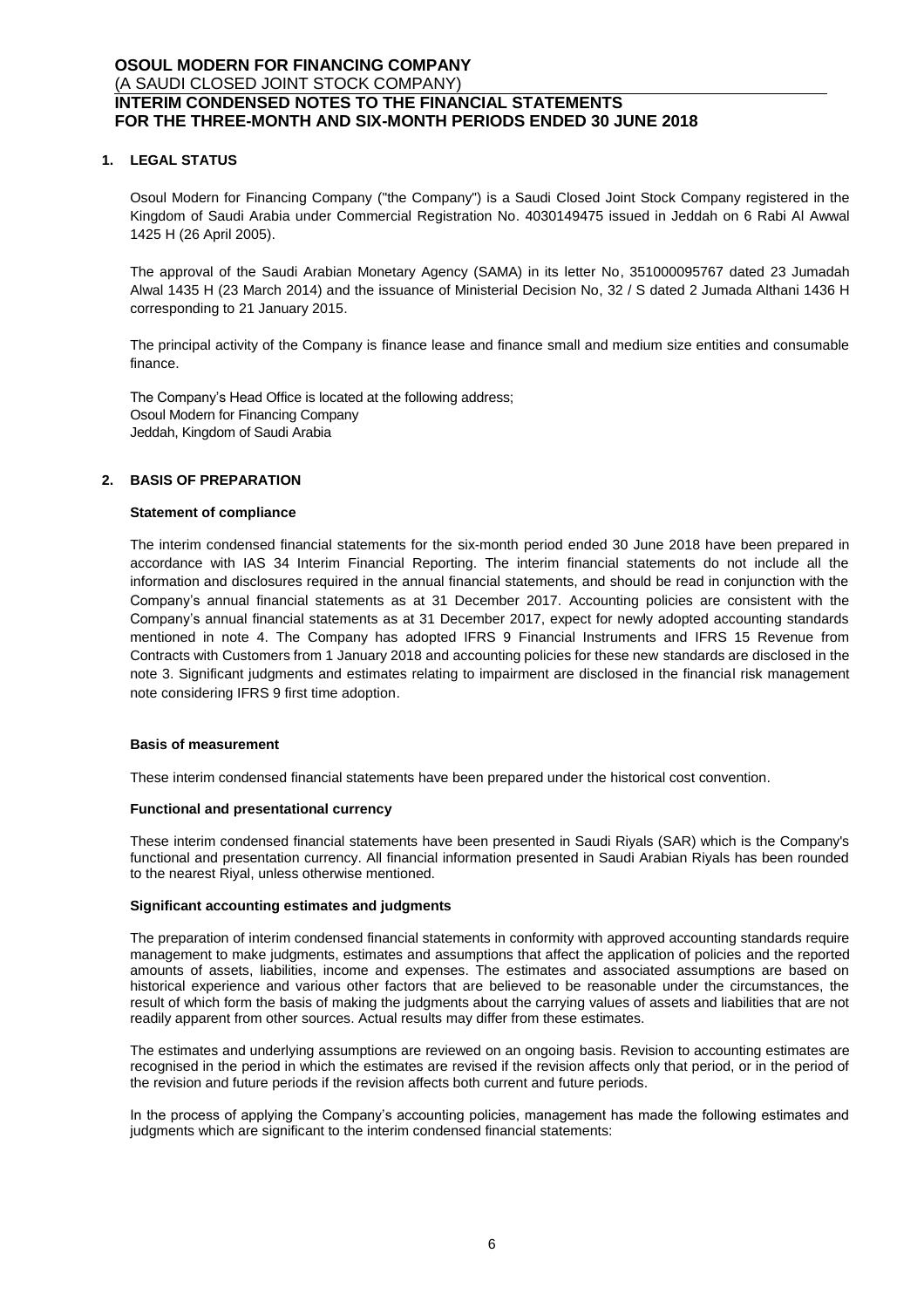## **2. BASIS OF PREPARATION (Continued)**

#### **Going concern**

The Company's management has made an assessment of the Company's ability to continue as a going concern and is satisfied that the Company has the resources to continue in business for the foreseeable future. Furthermore, the management is not aware of any material uncertainties that may cast significant doubt on the Company's ability to continue as a going concern. Therefore, the interim condensed financial statements have been prepared on a going concern basis.

### **Actuarial valuation of employee benefits liabilities**

The cost of the end-of-service ("employee benefits") under defined unfunded benefit plan is determined using actuarial valuation. An actuarial valuation involves making various assumptions that may differ from actual developments in the future. These include the determination of the discount rate, future salary increases, mortality rates and rate of employee turnover. Due to the complexity of the valuation and its long-term nature, a defined unfunded benefit obligation is highly sensitive to changes in these assumptions. All assumptions are reviewed on an annual basis or more frequently, if required.

## **3 IMPACT OF CHANGES IN ACCOUNTING POLICIES DUE TO ADOPTION OF NEW STANDARD**

Effective 1 January 2018 the Company has adopted two new accounting standards, the impact of the adoption of these standards is explained below:

#### **IFRS 15 Revenue from Contracts with Customers**

The Company adopted IFRS 15 'Revenue from Contracts with Customers' resulting in a change in the revenue recognition policy of the Company in relation to its contracts with customers.

IFRS 15 was issued in May 2014 and is effective for annual periods commencing on or after 1 January 2018. IFRS 15 outlines a single comprehensive model of accounting for revenue arising from contracts with customers and supersedes current revenue guidance, which is found currently across several Standards and Interpretations within IFRS. It established a new five-step model that will apply to revenue arising from contracts with customers. Under IFRS 15, revenue is recognised at an amount that reflects the consideration to which an entity expects to be entitled in exchange for transferring goods or services to a customer.

The Company has opted for the modified retrospective application permitted by IFRS 15 upon adoption of the new standard. Modified retrospective application also requires the recognition of the cumulative impact of adoption of IFRS 15 on all contracts as at 1 January 2018 in equity, however, the impact on Company's financial statements was not significant.

#### **IFRS 9 – Financial Instruments**

The Company has adopted IFRS 9 - Financial Instruments issued in July 2014 with a date of initial application of 1 January 2018.The requirements of IFRS 9 represent a significant change from IAS 39 Financial Instruments: Recognition and Measurement. The new standard brings fundamental changes to the accounting for financial assets and to certain aspects of the accounting for financial liabilities.

The key changes to the Company's accounting policies resulting from its adoption of IFRS 9 are summarized below.

#### **Classification of financial assets and financial liabilities**

IFRS 9 contains three principal classification categories for financial assets: measured at amortized cost ("AC"), fair value through other comprehensive income ("FVOCI") and fair value through profit or loss ("FVTPL"). This classification is generally based, except equity instruments and derivatives, on the business model in which a financial asset is managed and its contractual cash flows. The standard eliminates the existing IAS 39 categories of held-to-maturity, loans and receivables and available-for-sale. Under IFRS 9, derivatives embedded in contracts where the host is a financial asset in the scope of the standard are never bifurcated. Instead, the whole hybrid instrument is assessed for classification.

IFRS 9 largely retains the existing requirements in IAS 39 for the classification of financial liabilities. However, although under IAS 39 all fair value changes of liabilities designated under the fair value option were recognized in profit or loss, under IFRS 9 fair value changes are presented as follows:

- The amount of change in the fair value that is attributable to changes in the credit risk of the liability is presented in OCI; and
- The remaining amount of change in the fair value is presented in profit or loss.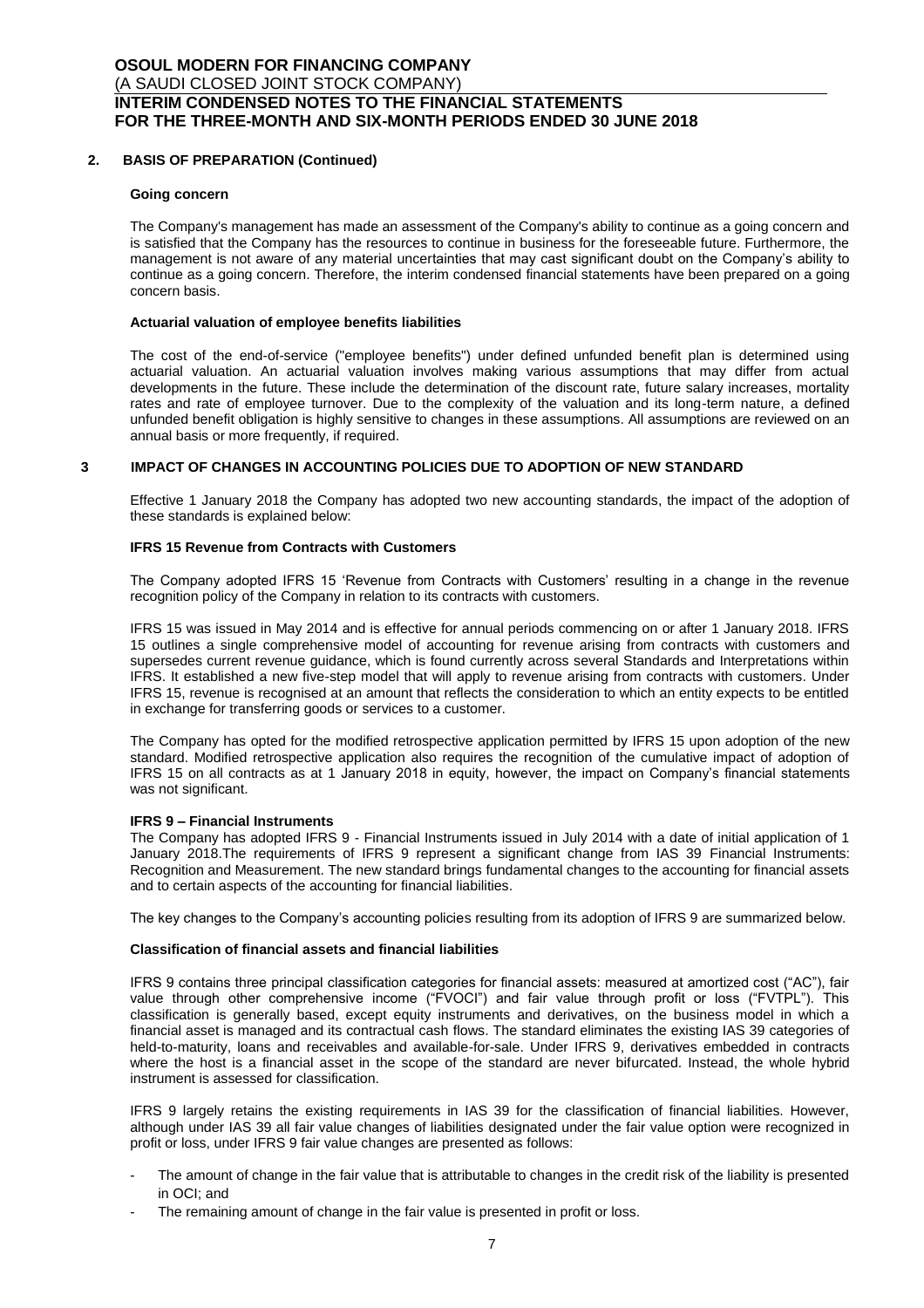#### **3 IMPACT OF CHANGES IN ACCOUNTING POLICIES DUE TO ADOPTION OF NEW STANDARD- (Continued) Classification of financial assets and financial liabilities - (Continued)**

For an explanation of how the Company classifies financial liabilities under IFRS 9, see respective section of significant accounting policies.

#### **Impairment of financial assets**

IFRS 9 replaces the 'incurred loss' model in IAS 39 with an 'expected credit loss' model ("ECL"). The allowance is based on the ECLs associated with the probability of default in the next twelve months unless there has been a significant increase in credit risk since origination. If the financial asset meets the definition of purchased or originated credit impaired (POCI), the allowance is based on the change in the ECLs over the life of the asset.

Under IFRS 9, credit losses are recognized earlier than under IAS 39. For an explanation of how the Company applies the impairment requirements of IFRS 9, see respective section of significant accounting policies.

#### **Transition**

Changes in accounting policies resulting from the adoption of IFRS 9 have been applied retrospectively, except as described below.

- Comparative periods have not been restated. A difference in the carrying amounts of financial assets and financial liabilities resulting from the adoption of IFRS 9 are recognized in retained earnings and reserves as at 1 January 2018. Accordingly, the information presented for 2017 does not reflect the requirements of IFRS 9 and therefore is not comparable to the information presented for 2018 under IFRS 9.
- The following assessments have been made on the basis of the facts and circumstances that existed at the date of initial application.
	- The determination of the business model within which a financial asset is held.
	- The designation and revocation of previous designated financial assets and financial liabilities as measured at FVTPL.

#### **a) Financial assets and financial liabilities**

#### **Classification of financial assets and financial liabilities on the date of initial application of IFRS 9**

The following table shows the original measurement categories in accordance with IAS 39 and the new measurement categories under IFRS 9 for the Company's financial assets and financial liabilities as at 1 January 2018.

|                                                                              | <b>Original classification</b><br>under IAS 39 | <b>New</b><br>classification<br>under IFRS 9 | Original<br>carrying<br>value under<br><b>IAS 39</b> | <b>New</b><br>carrying<br>value under<br><b>IFRS 9</b> |
|------------------------------------------------------------------------------|------------------------------------------------|----------------------------------------------|------------------------------------------------------|--------------------------------------------------------|
| <b>Financial assets</b>                                                      |                                                |                                              |                                                      |                                                        |
| <b>Net</b><br>investment<br>in                                               |                                                |                                              |                                                      |                                                        |
| financing contracts                                                          | Amortised cost                                 | Amortised cost                               | 114,014,260                                          | 108,817,574                                            |
| Cash and bank balances                                                       | Amortised cost                                 | Amortised cost                               | 18,194,751                                           | 18,194,751                                             |
| Investments                                                                  | Available for Sale                             | <b>FVOCI</b>                                 | 892,850                                              | 892,850                                                |
|                                                                              |                                                |                                              | 133,101,861                                          | 127,905,175                                            |
| <b>Financial liabilities</b><br>Accounts payable<br>and<br>other liabilities | Amortised cost                                 | Amortised cost                               | 3,645,324                                            | 3,645,324                                              |
|                                                                              |                                                |                                              | 3,645,324                                            | 3,645,324                                              |
| Impact on retained earnings and other reserves                               |                                                |                                              |                                                      |                                                        |
|                                                                              |                                                |                                              | <b>Retained</b>                                      | Other                                                  |
|                                                                              |                                                |                                              | earnings                                             | reserves                                               |
| Closing balance under IAS 39 (31 December 2017)                              |                                                |                                              | 22,678,725                                           | 3,329,088                                              |
| Impact of transition of IFRS 9                                               |                                                |                                              | 5,196,686                                            |                                                        |
| Opening balance under IFRS 9 (1 January 2018)                                |                                                |                                              | 27,875,411                                           | 3,329,088                                              |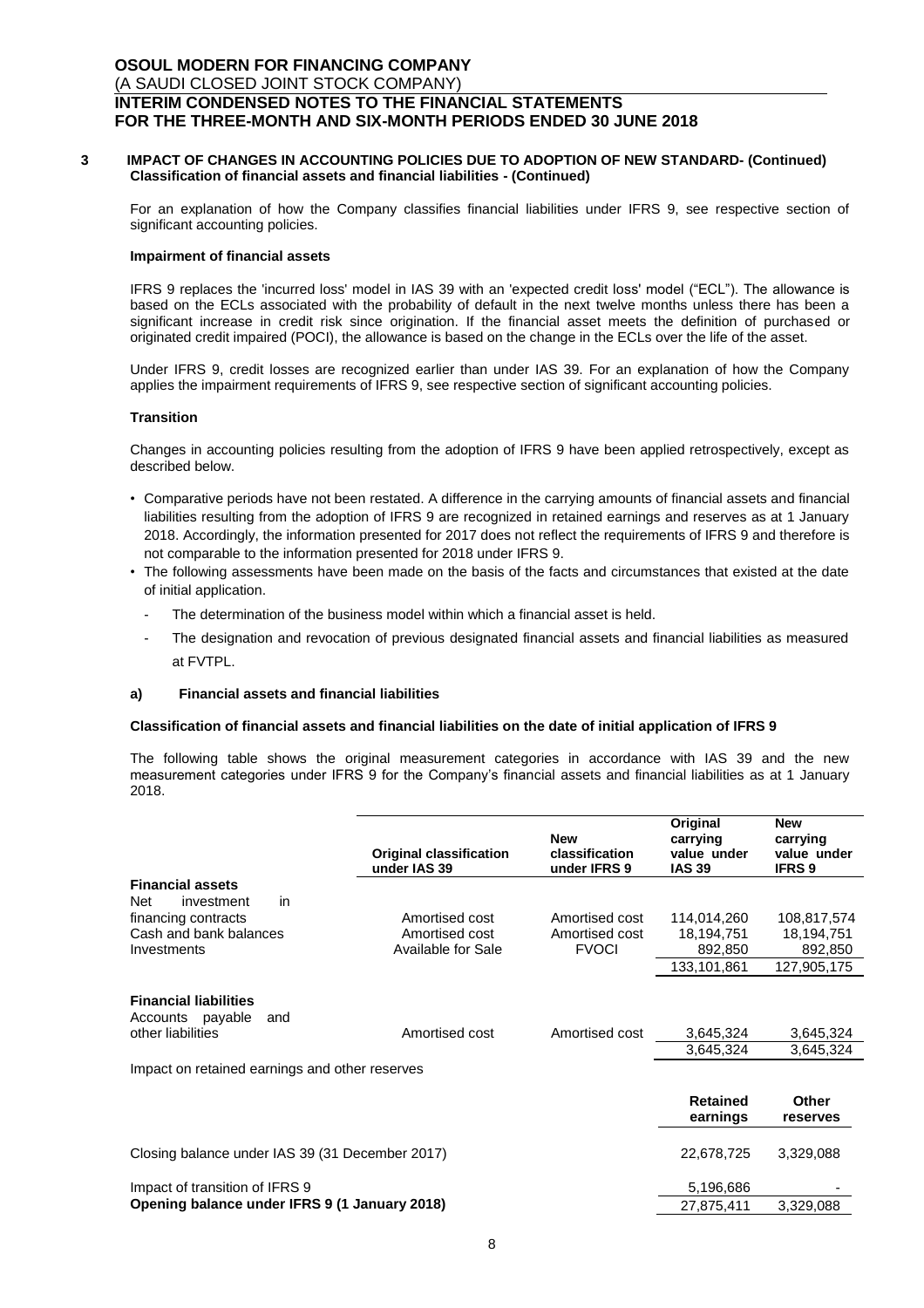## **3 IMPACT OF CHANGES IN ACCOUNTING POLICIES DUE TO ADOPTION OF NEW STANDARD- (Continued)**

The following table reconciles the provision recorded as per the requirements of IAS 39 to that of IFRS 9:

- The closing impairment allowance for financial assets in accordance with IAS 39 provisions for investment in financing contracts as at 31 December 2017; to
- The opening ECL allowance determined in accordance with IFRS 9 as at 1 January 2018.

|                                           | 31 December 2017<br>(IAS 39) | <b>Re-measurement</b> | 1 January<br>2018 (IFRS 9) |
|-------------------------------------------|------------------------------|-----------------------|----------------------------|
| Provision for impairment on investment in |                              |                       |                            |
| financing contracts                       | 17.766.884                   | (5, 196, 686)         | 12.570.198                 |
| Total                                     | 17,766,884                   | (5.196.686)           | 12,570,198                 |

The following table provides carrying value of financial assets and financial liabilities in the interim statement of financial position.

|                                                                     |                                            |                                  | 30 June 2018                         |                                        |                          |                                    |
|---------------------------------------------------------------------|--------------------------------------------|----------------------------------|--------------------------------------|----------------------------------------|--------------------------|------------------------------------|
|                                                                     | <b>Mandatorily</b><br>at FVTPL             | <b>Designated</b><br>as at FVTPL | <b>FVOCI-</b><br>debt<br>instruments | <b>FVOCI-</b><br>equity<br>investments | Amortized<br>cost        | <b>Total</b><br>carrying<br>amount |
| <b>Financial assets</b><br>Net investment in<br>financing contracts | $\overline{\phantom{0}}$                   |                                  |                                      | $\blacksquare$                         | 119,045,011              | 119,045,011                        |
| Cash and Bank<br>balances<br>Investments                            | $\blacksquare$<br>$\overline{\phantom{0}}$ | $\blacksquare$<br>$\blacksquare$ | -<br>٠                               | 892,850                                | 17,963,111               | 17,963,111<br>892,850              |
| <b>Total financial</b><br>assets                                    | $\overline{\phantom{0}}$                   |                                  |                                      | 892,850                                | 137,008,122              | 137,900,972                        |
|                                                                     |                                            |                                  | 30 June 2018                         |                                        |                          |                                    |
|                                                                     | <b>Mandatorily</b><br>at FVTPL             | Designated<br>as at FVTPL        | <b>FVOCI-debt</b><br>instruments     | <b>FVOCI-</b><br>equity<br>investments | <b>Amortized</b><br>cost | Total<br>carrying<br>amount        |

| <b>Financial</b>          |                          |                |                |           |           |
|---------------------------|--------------------------|----------------|----------------|-----------|-----------|
| <b>Liabilities</b>        |                          |                |                |           |           |
| Accounts Payable          |                          |                |                |           |           |
| and other liabilities     | $\blacksquare$           | $\blacksquare$ | $\blacksquare$ | 6.696.794 | 6,696,794 |
| <b>Total</b><br>financial |                          |                |                |           |           |
| liabilities               | $\overline{\phantom{0}}$ | $\blacksquare$ | $\blacksquare$ | 6,696,794 | 6,696,794 |

The accounting policies adopted in the preparation of the interim condensed financial statements are consistent with those followed in the preparation of the Company's annual financial statements as at 31 December 2017, except for the policies explained below:

## **4. SUMMARY OF SIGNIFICANT ACCOUNTING POLICIES**

#### **4.1 Classification of financial assets**

On initial recognition, a financial asset is classified as measured at: amortized cost, FVOCI or FVTPL. However, the Company as of the reporting date only holds financial asset carried at AC other than investment which is carried at FVOCI.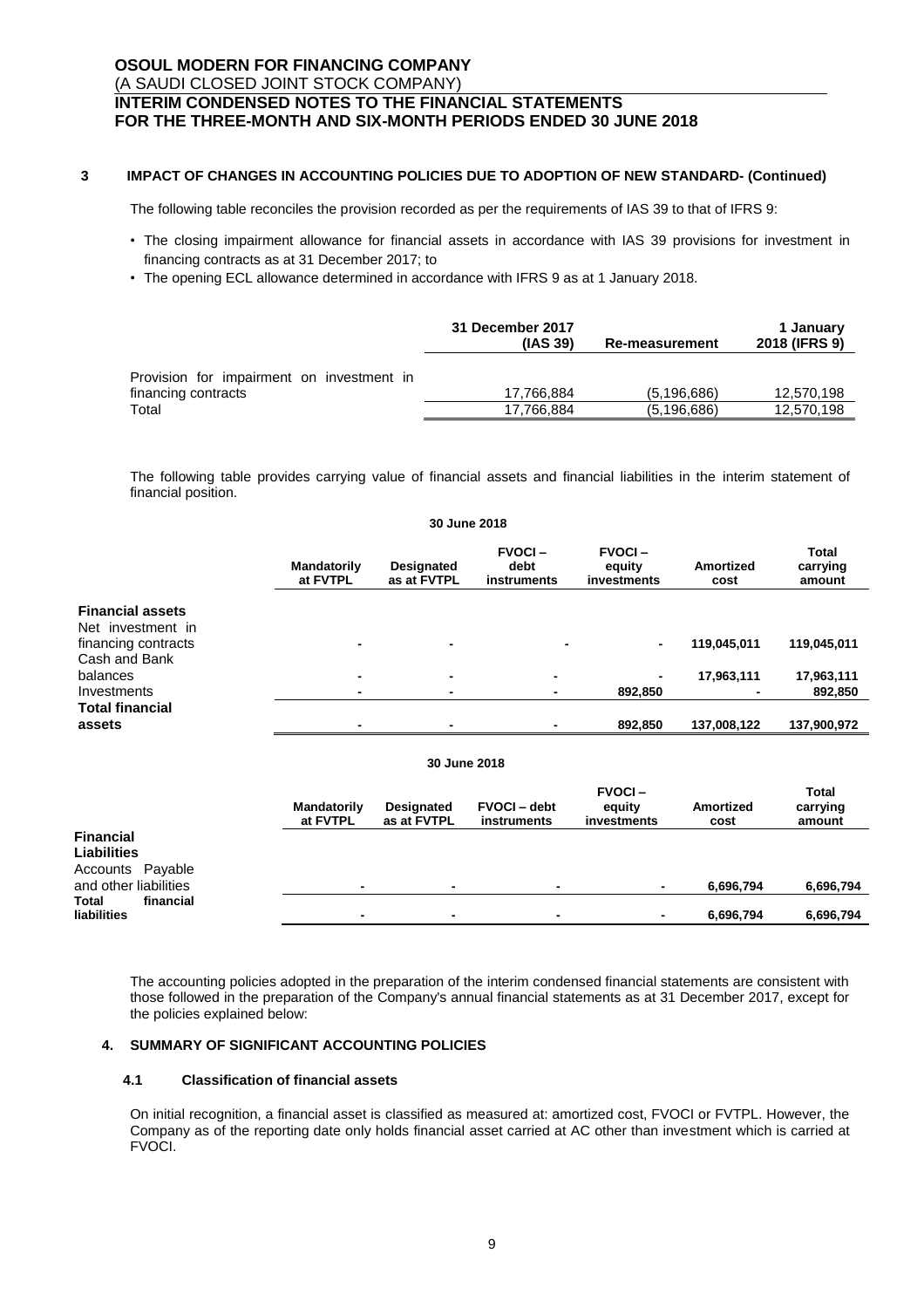## **4. SUMMARY OF SIGNIFICANT ACCOUNTING POLICIES - (Continued)**

## **4.1 Classification of financial assets - (Continued)**

### **4.1.1 Financial Asset at amortised cost**

A financial asset is measured at amortized cost if it meets both of the following conditions and is not designated as at FVTPL:

- The asset is held within a business model whose objective is to hold assets to collect contractual cash flows; and
- The contractual terms of the financial asset give rise on specified dates to cash flows that are solely payments of principal and profit on the principal amount outstanding.

## **4.1.2 Financial Asset at FVOCI**

On initial recognition, for an equity investment that is not held for trading. the Company may irrevocably elect to present subsequent changes in fair value in OCI. This election is made on an investment-by-investment basis.

## **4.1.3 Business model assessment**

The Company assesses the objective of a business model in which an asset is held at a portfolio level because this best reflects the way the business is managed and information is provided to management. The information considered includes:

- The stated policies and objectives for the portfolio and the operation of those policies in practice. In particular, whether management's strategy focuses on earning contractual revenue, maintaining a particular profit rate profile, matching the duration of the financial assets to the duration of the liabilities that are funding those assets or realizing cash flows through the sale of the assets;
- How the performance of the portfolio is evaluated and reported to the Company's management;
- The risks that affect the performance of the business model (and the financial assets held within that business model) and how those risks are managed;
- How managers of the business are compensated- e.g. whether compensation is based on the fair value of the assets managed or the contractual cash flows collected; and

The frequency, volume and timing of sales in prior periods, the reasons for such sales and its expectations about future sales activity. However, information about sales activity is not considered in isolation, but as part of an overall assessment of how the Company's stated objective for managing the financial assets is achieved and how cash flows are realized.

The business model assessment is based on reasonably expected scenarios without taking 'worst case' or 'stress case' scenarios into account. If cash flows after initial recognition are realised in a way that is different from the Company original expectations, the Company does not change the classification of the remaining financial assets held in that business model, but incorporates such information when assessing newly originated or newly purchased financial assets going forward.

Financial assets that are held for trading and whose performance is evaluated on a fair value basis are measured at FVTPL because they are neither held to collect contractual cash flows nor held both to collect contractual cash flows and to sell financial assets.

## **4.1.4 Assessments whether contractual cash flows are solely payments of principal and profit**

For the purposes of this assessment, 'principal' is the fair value of the financial asset on initial recognition. 'Profit' is the consideration for the time value of money, the credit and other basic lending risks associated with the principal amount outstanding during a particular period and other basic lending costs (e.g. liquidity risk and administrative costs), along with profit margin.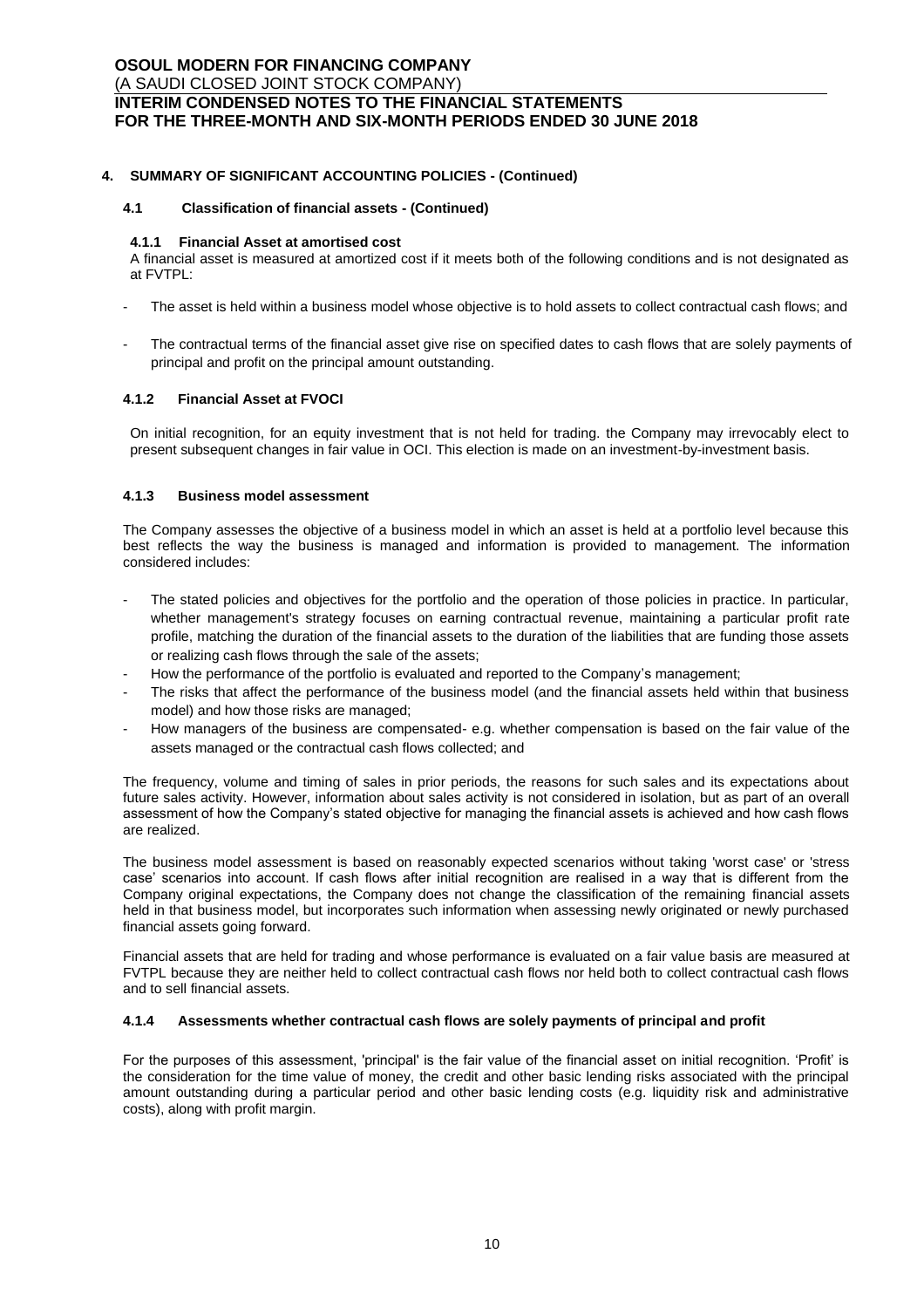### **4. SUMMARY OF SIGNIFICANT ACCOUNTING POLICIES - (Continued)**

## **4.1.4 Assessments whether contractual cash flows are solely payments of principal and profit - (Continued)**

In assessing whether the contractual cash flows are solely payments of principal and profit, the Company considers the contractual terms of the instrument. This includes assessing whether the financial asset contains a contractual term that could change the timing or amount of contractual cash flows such that it would not meet this condition. In making the assessment, the Company considers:

-Contingent events that would change the amount and timing of cash flows;

-Leverage features;

-Prepayment and extension terms;

-Terms that limit the Company's claim to cash flows from specified assets (e.g. non-recourse asset arrangements); and

-Features that modify consideration of the time value of money- e.g. periodical reset of profit rates.

#### **4.2 Classification of financial liabilities**

The company classifies its financial liabilities, other than financial guarantees and loan commitments, as measured at amortized cost. Amortized cost is calculated by taking into account any discount or premium on issue funds, and costs that are integral part of the EIR.

## **4.3 Derecognition**

#### **Financial assets**

The Company derecognizes a financial asset when the contractual rights to the cash flows from the financial asset expire, or it transfers the rights to receive the contractual cash flows in a transaction in which substantially all of the risks and rewards of ownership of the financial asset are transferred or in which the Company neither transfers nor retains substantially all of the risks and rewards of ownership and it does not retain control of the financial asset.

On derecognition of a financial asset, the difference between the carrying amount of the asset (or the carrying amount allocated to the portion of the asset derecognized) and the sum of (i) the consideration received (including any new asset obtained less any new liability assumed) and (ii) any cumulative gain or loss that had been recognized in OCI is recognized in profit or loss.

In transactions in which the Company neither retains nor transfers substantially all of the risks and Rewards of ownership of a financial asset and it retains control over the asset, the Company continues to recognize the asset to the extent of its continuing involvement, determined by the extent to which it is exposed to changes in the value of the transferred asset.

In certain transactions, the Company retains the obligation to service the transferred financial asset for a fee. The transferred asset is derecognized if it meets the derecognition criteria. An asset or liability is recognized for the servicing contract if the servicing fee is more than adequate (asset) or is less than adequate (liability) for performing the servicing.

#### **4.4 Impairment**

The Company recognizes loss allowances for ECL on the net investment in financing contracts.

No impairment loss is recognized on equity investments.

The Company measures loss allowances at an amount equal to lifetime ECL, except for the following, for which they are measured as 12-month ECL:

- Other financial instruments on which credit risk has not increased significantly since their initial recognition.
- 12-month ECL are the portion of ECL that result from default events on a financial instrument that are possible within the 12 months after the reporting date.

The Company categories' the loans in following 3 stages for the purpose of impairment:

- Stage 1: Includes loans with no significant increase in credit risk since initial recognition, accordingly, impairment is recorded on the basis of 12-month expected credit losses and interest is calculated on gross basis;
- Stage 2: Includes loans with significant increase in credit risk since initial recognition, therefore, impairment is recorded on life time expected credit losses and interest is calculated on gross basis; and
- Stage 3: Includes loans which are credit impaired, therefore, impairment is recorded on life time expected credit losses and interest is calculated on net basis.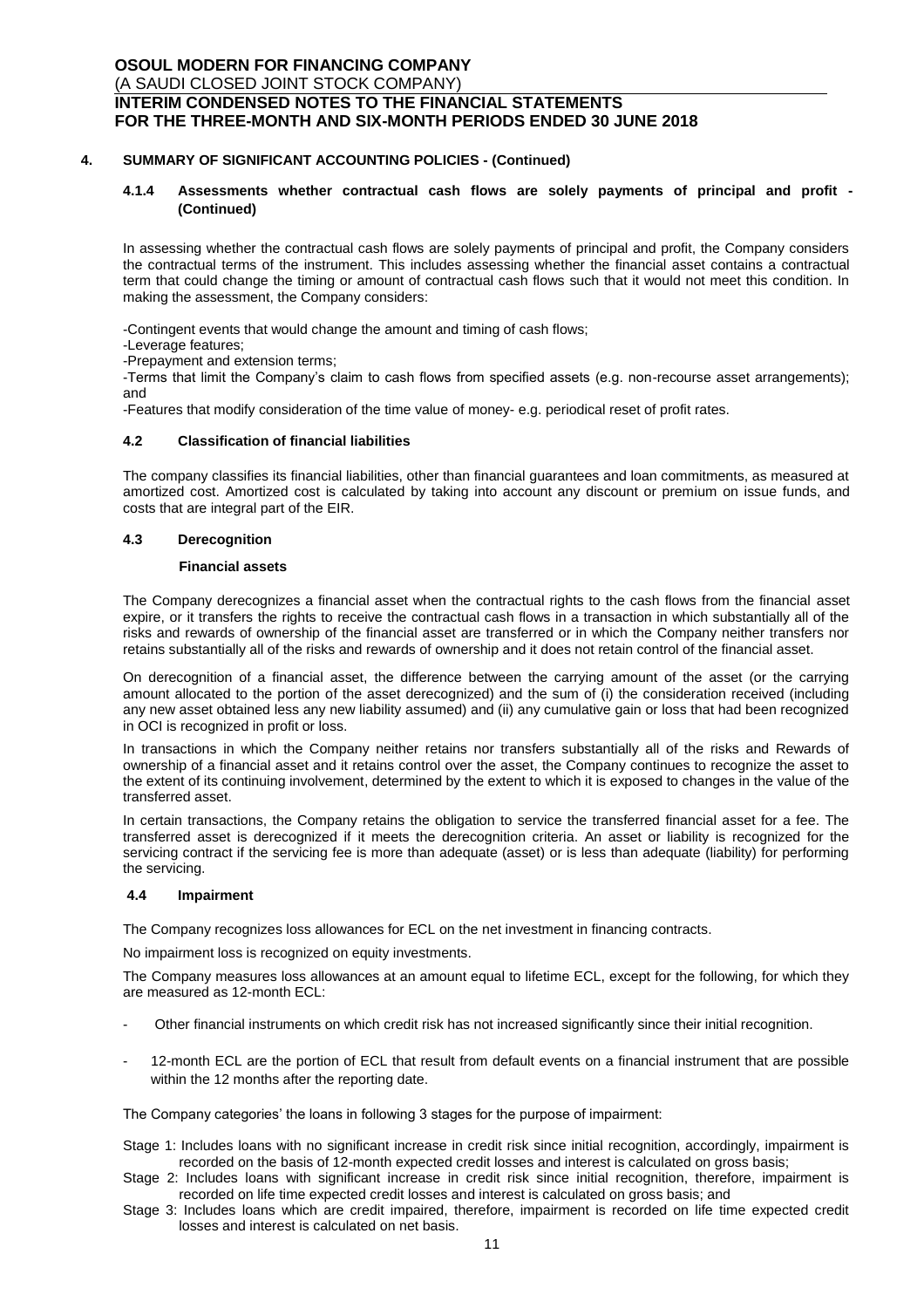## **4. SUMMARY OF SIGNIFICANT ACCOUNTING POLICIES- (Continued)**

## **4.4 Impairment- (Continued)**

## **4.4.1 Measurement of ECL**

ECL is a probability-weighted estimate of expected credit losses. They are measured as follows:

- financial assets that are not credit-impaired at the reporting date: as the present value of all cash shortfalls (i.e. the difference between the cash flows due to the entity in accordance with the contract and the cash flows that the Company expects to receive); and
- financial assets that are credit-impaired at the reporting date: as the difference between the gross carrying amount and the present value of estimated future cash flows;

### **4.5 Credit-impaired financial asset**

At each reporting date, the Company assesses whether financial assets carried at amortized cost are credit-impaired. A financial asset is 'credit-impaired' when one or more events that have detrimental impact on the estimated future cash flows of the financial asset have occurred.

Evidence that a financial asset is credit-impaired includes the following observable data:

- Significant financial difficulty of the borrower or issuer;
- Breach of contract such as a default or past due event;
- The restructuring of a loan or advance by the Company on terms that the Company would not consider otherwise;
- It is becoming probable that the borrower will enter bankruptcy or other financial reorganization; or
- The disappearance of an active market for a security because of financial difficulties.

#### **4.6 Presentation of allowance for ECL in the interim statement of financial position**

Loss allowances for ECL, for financial assets measure at amortised cost, are presented in the interim statement of financial position as a deduction from the gross carrying amount of the assets.

## **4.7 Write-off**

Loans and debt securities are written off (either partially or in full) when there is no realistic prospect of recovery. However, financial assets that are written off could still be subject to enforcement activities in order to comply with the Company's procedures for recovery of amounts due. If the amount to be written off is greater than the accumulated loss allowance, the difference is first treated as an addition to the allowance that is then applied against the gross carrying amount. Any subsequent recoveries are credited to credit loss expense.

#### **5. NET INVESTMENT IN FINANCING CONTRACTS**

Investment in financings contract comprised of investment in tawarooq and murabaha contracts as mentioned below:

|                                                                                | 30 June 2018                           |                                            |                              |                          |
|--------------------------------------------------------------------------------|----------------------------------------|--------------------------------------------|------------------------------|--------------------------|
|                                                                                | <b>Current</b><br><b>Portion</b><br>SR | <b>Non-Current</b><br><b>Portion</b><br>SR | <b>Provision</b><br>SR       | Total<br><b>SR</b>       |
| Murabaha contracts receivables, net<br>Tawaroog and contracts receivables, net | 43,977,040<br>16,038,000               | 48,837,975<br>21,739,005                   | (7,358,944)<br>(4, 188, 065) | 85,456,071<br>33,588,940 |
|                                                                                | 60,015,040                             | 70,576,980                                 | (11, 547, 009)               | 119,045,011              |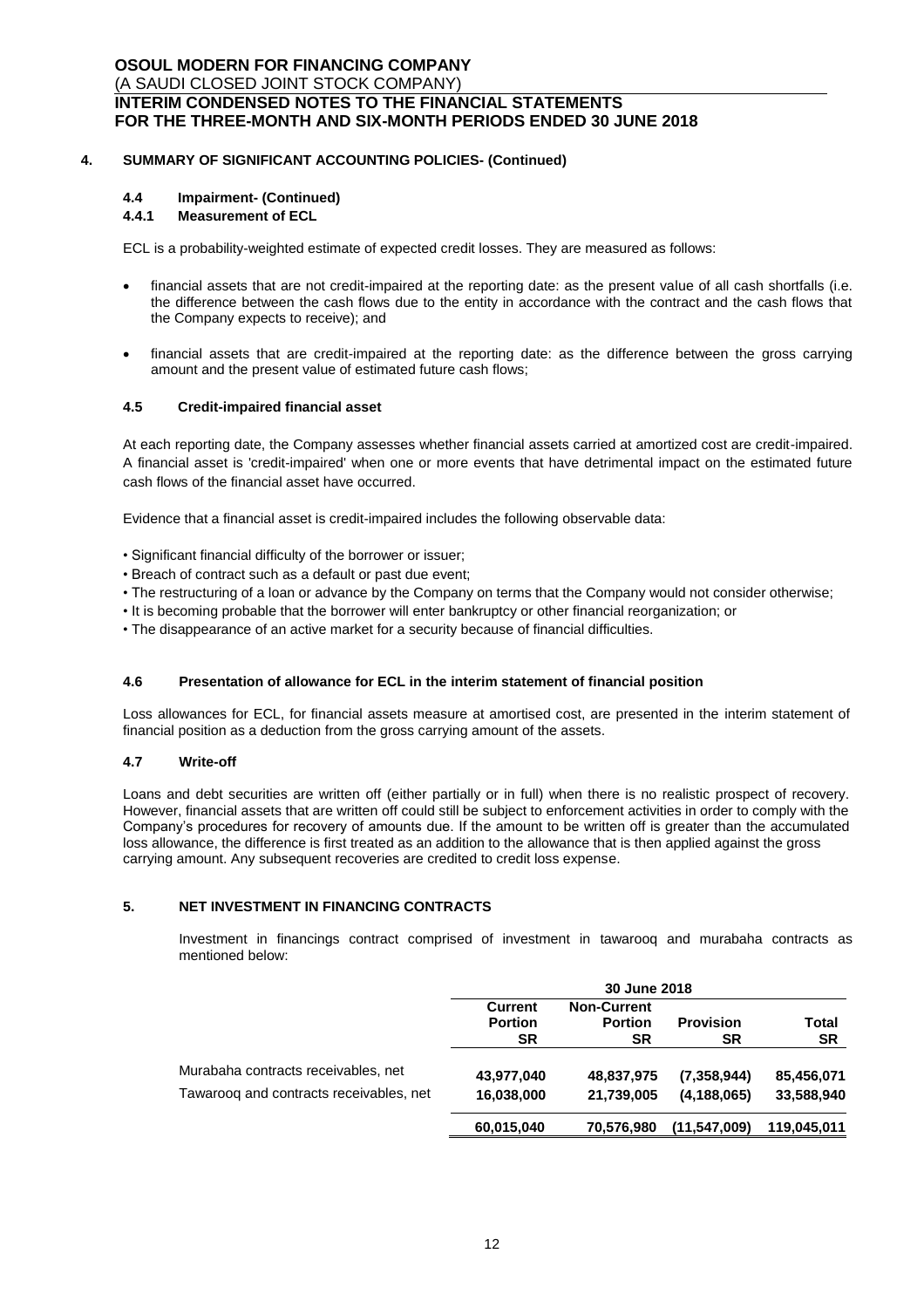## **5. NET INVESTMENT IN FINANCING CONTRACTS - (Continued)**

|                                         |            | 31 December 2017 |                |             |
|-----------------------------------------|------------|------------------|----------------|-------------|
|                                         | Current    | Non-Current      |                |             |
|                                         | Portion    | Portion          | Provision      | Total       |
|                                         | SR.        | SR               | SR             | <b>SR</b>   |
| Murabaha contracts receivables, net     | 44.143.527 | 47.492.290       | (10, 462, 500) | 81,173,317  |
| Tawaroog and contracts receivables, net | 17,393,102 | 22.752.225       | (7.304.384)    | 32,840,943  |
|                                         | 61,536,629 | 70.244.515       | (17,766,884)   | 114,014,260 |

## **Murabaha contracts receivables, net**

|                                       |                | <b>30 June 2018</b> |                |
|---------------------------------------|----------------|---------------------|----------------|
|                                       | <b>Current</b> | <b>Non-Current</b>  |                |
|                                       | <b>Portion</b> | <b>Portion</b>      | Total          |
|                                       | SR             | <b>SR</b>           | <b>SR</b>      |
| Murabaha contracts receivables, gross | 56,895,274     | 63,171,961          | 120,067,235    |
| Less: deferred income                 | (12,918,234)   | (14,333,986)        | (27, 252, 220) |
|                                       | 43,977,040     | 48,837,975          | 92,815,015     |
| Less: allowance for credit loss       |                |                     | (7,358,944)    |
| Murabaha contracts receivables, net   |                |                     | 85,456,071     |

|                                                                    |                            | 31 December 2017           |                               |
|--------------------------------------------------------------------|----------------------------|----------------------------|-------------------------------|
|                                                                    | Current                    | Non-Current                |                               |
|                                                                    | Portion                    | Portion                    | Total                         |
|                                                                    | SR                         | SR.                        | SR.                           |
| Murabaha and contracts receivables, gross<br>Less: deferred income | 57,287,747<br>(13,144,220) | 62,768,429<br>(15,276,139) | 120,056,176<br>(28, 420, 359) |
|                                                                    |                            |                            |                               |
| Less: allowance for credit loss                                    | 44,143,527                 | 47,492,290                 | 91,635,817<br>(10, 462, 500)  |
| Murabaha and contracts receivables, net                            |                            |                            | 81,173,317                    |
|                                                                    |                            |                            |                               |

## **Tawarooq and contracts receivables, net**

|                                                                    | 30 June 2018                                  |                                                   |                              |
|--------------------------------------------------------------------|-----------------------------------------------|---------------------------------------------------|------------------------------|
|                                                                    | <b>Current</b><br><b>Portion</b><br><b>SR</b> | <b>Non-Current</b><br><b>Portion</b><br><b>SR</b> | Total<br><b>SR</b>           |
| Tawaroog and contracts receivables, gross<br>Less: deferred income | 22,426,228<br>(6,388,228)                     | 31,486,292<br>(9,747,287)                         | 53,912,520<br>(16, 135, 515) |
| Less: allowance for credit loss                                    | 16,038,000                                    | 21,739,005                                        | 37,777,005<br>(4, 188, 065)  |
| Tawaroog and contracts receivables, net                            |                                               |                                                   | 33,588,940                   |

|                                                                    | 31 December 2017              |                            |                              |
|--------------------------------------------------------------------|-------------------------------|----------------------------|------------------------------|
|                                                                    |                               |                            |                              |
|                                                                    | <b>Current Portion</b><br>SR. | Portion<br>SR              | Total<br><b>SR</b>           |
| Tawaroog and contracts receivables, gross<br>Less: deferred income | 24,318,755<br>(6,925,653)     | 33,153,167<br>(10,400,942) | 57,471,922<br>(17, 326, 595) |
| Less: allowance for credit loss                                    | 17,393,102                    | 22,752,225                 | 40,145,327<br>(7,304,384)    |
| Tawaroog and contracts receivables, net                            |                               |                            | 32,840,943                   |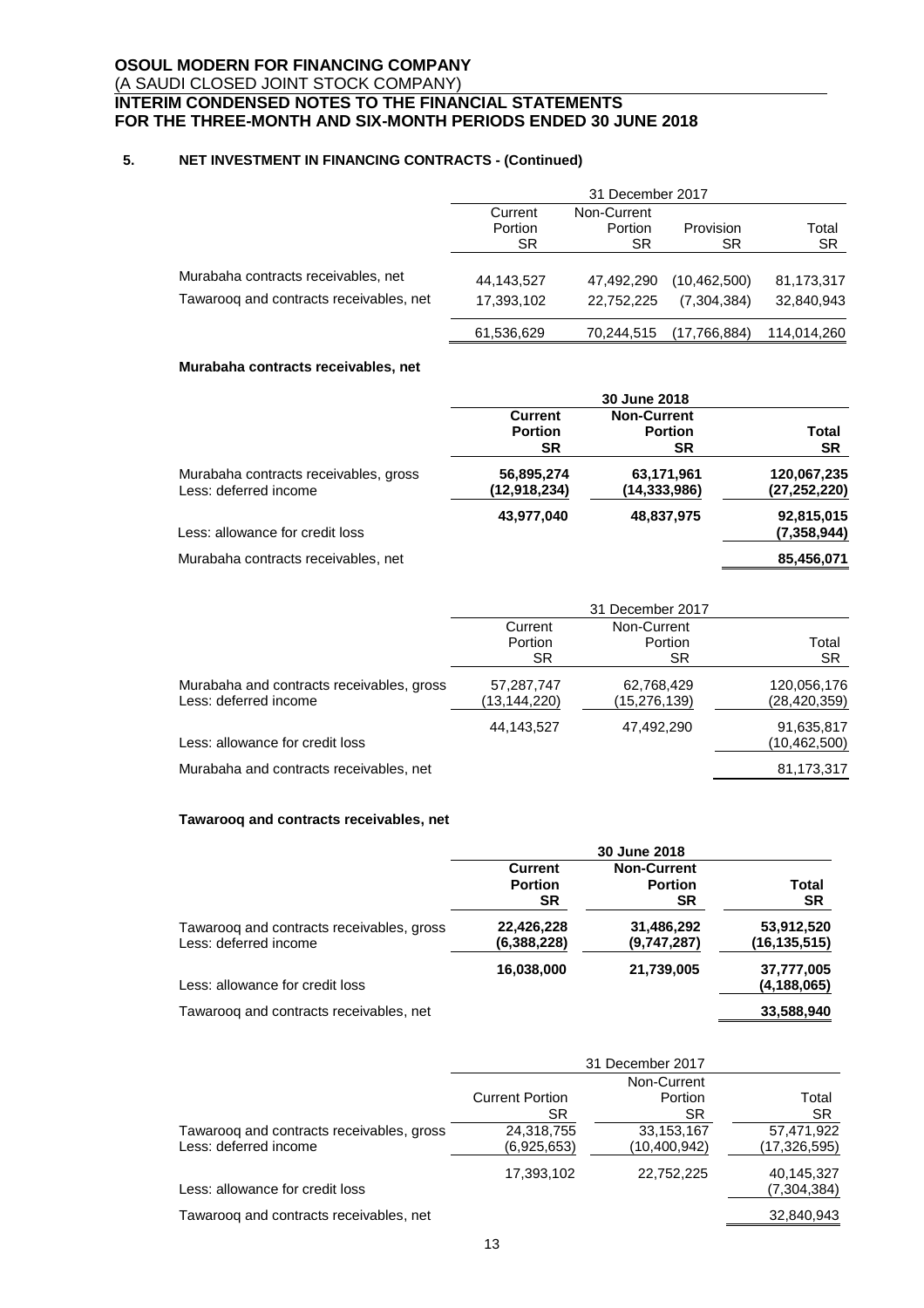## **5. NET INVESTMENT IN FINANCING CONTRACTS-Continued**

### **5.1** Movement in allowance for credit losses during the period/ year is as follows:

|                                | <b>Note</b> | 30 June<br>2018<br><b>SR</b> | 31 December<br>2017<br><b>SR</b> |
|--------------------------------|-------------|------------------------------|----------------------------------|
|                                |             | (Un-audited)                 | (Audited)                        |
| Opening balance (under IAS 39) |             | 17,766,884                   | 17,766,884                       |
| Transition to IFRS 9 impact    | 3           | (5.196.686)                  |                                  |
| Restated balance               |             | 12,570,198                   | 17,766,884                       |
| Allowance for the period/ year |             | 663,491                      |                                  |
| Reversal for the period/ year  |             | (1,686,680)                  |                                  |
|                                |             | (11, 547, 009)               | 17,766,884                       |
|                                |             |                              |                                  |

- **5.2** The Company's effective profit rate on financing contracts (exclusive of insurance) ranges between 11% to 15% (2017: 11% to 15%) per annum.
- **5.3** The Company in ordinary course of its business, holds collateral in respect of the financing contracts (being the title of assets leased out) in order to mitigate the credit risk associated with them. These collaterals are not readily convertible into cash and are intended to be repossessed and disposed of in case the customer defaults.

## **6. RELATED PARTY BALANCES AND TRANSACTIONS**

Details of significant transactions with related parties during the period and related balances "which included in accounts payable and other liabilities" are as follows:

| <b>Name</b>                                                               |                               | <b>Relation</b>     |                                              |                                              |
|---------------------------------------------------------------------------|-------------------------------|---------------------|----------------------------------------------|----------------------------------------------|
| Baghliaf A zahaie holding group                                           |                               | The holding company |                                              |                                              |
| Baz International Industry Company                                        |                               | Sister company      |                                              |                                              |
| <b>Related party</b>                                                      | <b>Nature of transactions</b> |                     | 30 June<br>2018<br><b>SR</b><br>(Un-audited) | 30 June<br>2017<br><b>SR</b><br>(Un-audited) |
|                                                                           |                               |                     |                                              |                                              |
| Baghliaf A zahaie holding Expense paid on behalf for the company<br>group |                               |                     |                                              | 2,475                                        |
| Baz<br>International<br>Company                                           | Industry Purchase of goods    |                     | 2,646,420                                    | 2,912,350                                    |
| <b>INVESTMENT- FAIR VALUE THROUGH OCI</b>                                 |                               |                     |                                              |                                              |
|                                                                           |                               |                     | 30 June<br>2018<br><b>SR</b><br>(Un-audited) | 31 December<br>2017<br>SR.<br>(Audited)      |
| Beginning of the period/year                                              |                               |                     | 892,850                                      |                                              |

Purchased during the period/ year  $\sim$  ,  $\sim$  ,  $\sim$  892,850 **End of the period/ year**  $\overline{892.850}$  ,  $\overline{892.850}$  ,  $\overline{892.850}$  ,  $\overline{892.850}$ 

In accordance with the requirement of SAMA, the Company during 2017 had an investment which represents Company's ownership of 2% in a non-listed entity, which is still in the pre-operating stage.

#### **8. SHARE CAPITAL**

The Company's subscribed and paid up share capital of SR 100,000,000 (2017: SR 100,000,000) is divided into 10,000,000 share (2017: 10,000,000 share) equity shares of SR. 10 each fully subscribed and paid, and distributed among shareholders.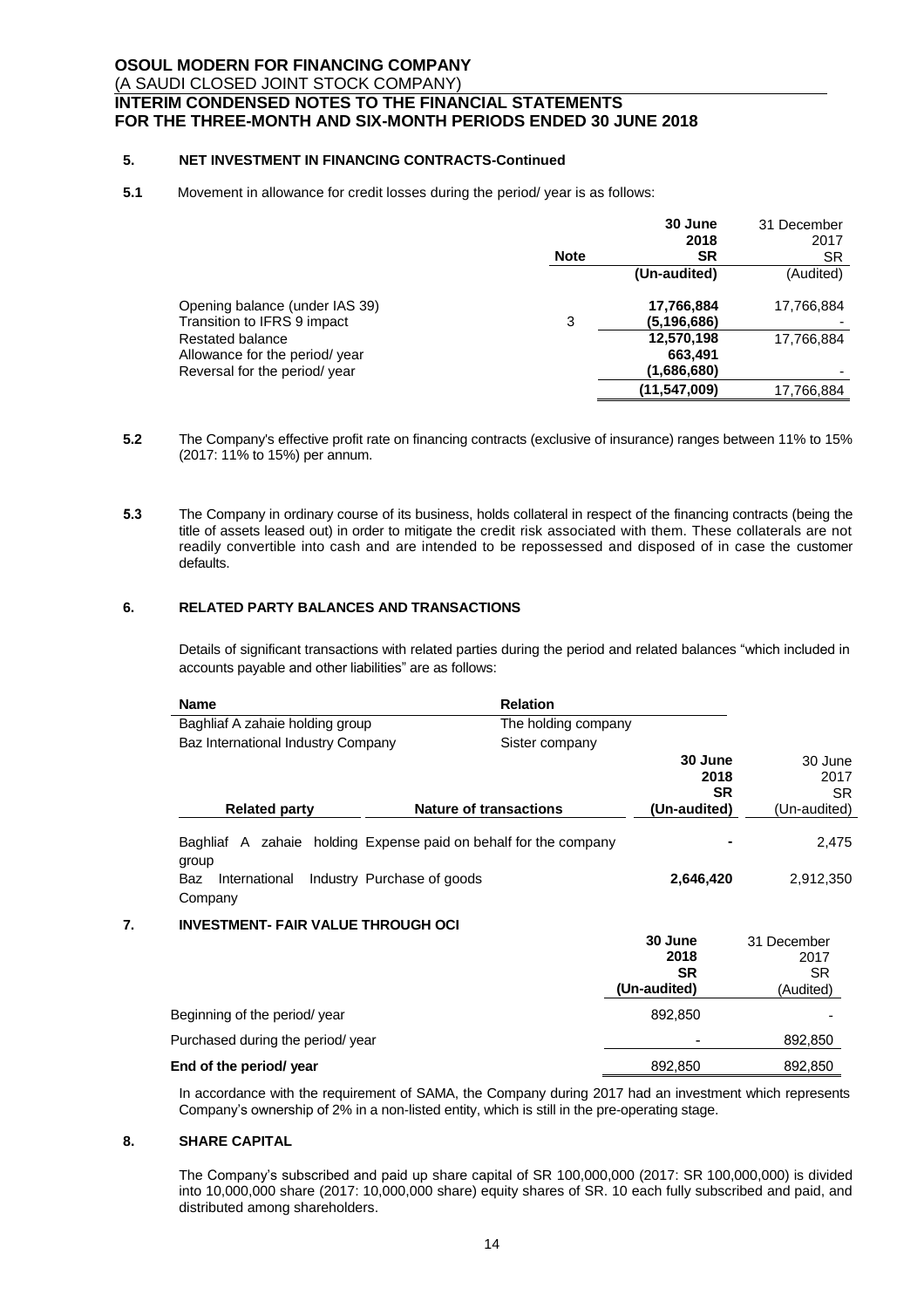### **9. STATUTORY RESERVE**

In accordance with Company's by law, the Company established a statutory reserve by appropriation of 10% of net income until the reserve equaled 30 % of the share capital. This statutory reserve is not available for dividend distribution.

## **10. CONTINGENCIES AND COMMITMENTS**

The Company had no contingencies and commitments other than the premises rent. Premises rent under operating lease arrangements represent rentals payable by the Company for certain office properties. Leases are negotiated for an average term of one year and rentals are fixed for the same period.

## **11. FINANCE INCOME**

|                              |     |          | For the three-months period<br>ended |                     | For the six-months period<br>ended |                    |
|------------------------------|-----|----------|--------------------------------------|---------------------|------------------------------------|--------------------|
|                              |     |          |                                      |                     |                                    |                    |
|                              |     |          | 30 June 2018<br><b>SR</b>            | 30 June 2017<br>SR. | 30 June 2018<br><b>SR</b>          | 30 June 2017<br>SR |
|                              |     |          | (Un-audited)                         | (Un-audited)        | (Un-audited)                       | (Un-audited)       |
| Murabaha<br>contracts income | and | Tawarooq | 4,770,502                            | 4,949,999           | 10,542,342                         | 9,287,374          |
| Administration fee revenue   |     |          | 282,570                              | 72,451              | 330,603                            | 263,550            |
| <b>Finance income</b>        |     |          | 5,053,072                            | 5,022,450           | 10,872,945                         | 9,550,924          |
| <b>Total revenue</b>         |     |          | 5,053,072                            | 5,022,450           | 10,872,945                         | 9,550,924          |

## **12. EARNINGS PER SHARE - basic and diluted**

Basic earnings per share from net income for the period is calculated by dividing net income for the period by the number of shares for the period amounting to 10,000,000 shares (2017: 10,000,000 shares). There were no dilution effects during the period.

## **13 FINANCIAL RISK MANAGEMENT**

## **13.1 Amounts arising from ECL – Significant increase in credit risk**

When determining whether the risk of default on a financial instrument has increased significantly since initial recognition, the Company considers reasonable and supportable information that is relevant and available without undue cost or effort. This includes both quantitative and qualitative information and analysis, based on the Company's historical experience and expert credit assessment and including forward-looking information.

The objective of the assessment is to identify whether a significant increase in credit risk has occurred for an exposure by comparing:

- The remaining lifetime probability of default (PD) as at the reporting date; with
- The remaining lifetime PD for this point in time that was estimated at the time of initial recognition of the exposure (adjusted where relevant for changes in prepayment expectations).

#### **13.1.1 Generating the term structure of PD**

The Company employs statistical models to analyze the data collected and generate estimates of the remaining lifetime PD of exposures and how these are expected to change as a result of the passage of time.

This analysis includes the identification and calibration of relationships between changes in default rates and macro-economic factors as well as in-depth analysis of the impact of certain other factors (e.g. forbearance experience) on the risk of default. For most exposures, key macro-economic indicators include GDP growth, benchmark profit rates and inflation rates.

#### **13.1.2 Determining whether credit risk has increased significantly**

The criteria for determining whether credit risk has increased significantly vary by portfolio and include quantitative changes in PDs and qualitative factors, including a backstop based on delinquency.

The credit risk of a particular exposure is deemed to have increased significantly since initial recognition if, based on the Company's quantitative modeling.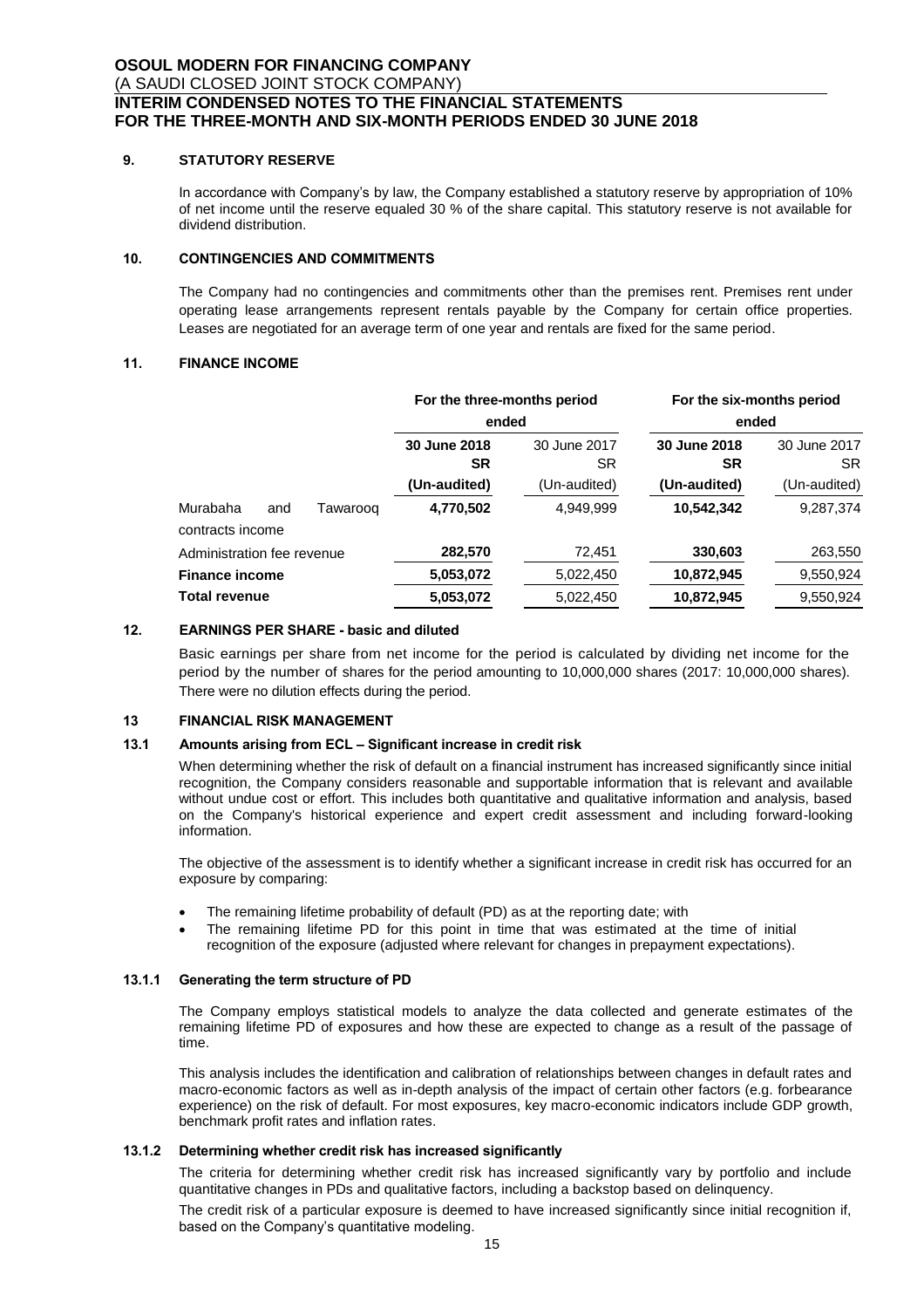## **13 FINANCIAL RISK MANAGEMENT- (Continued)**

## **13.1 Amounts arising from ECL – Significant increase in credit risk- (continued)**

#### **13.1.2 Determining whether credit risk has increased significantly- (continued)**

Using its expert credit judgment and, where possible, relevant historical experience, the Company may determine that an exposure has undergone a significant increase in credit risk based on particular qualitative indicators that it considers are indicative of such and whose effect may not otherwise be fully reflected in its quantitative analysis on a timely basis.

As a backstop, the Company considers that a significant increase in credit risk occurs no later than when an asset is more than 90 days past due. Days past due are determined by counting the number of days since the earliest elapsed due date in respect of which full payment has not been received. Due dates are determined without considering any grace period that might be available to the borrower.

#### **13.1.3 Modified Financial Assets**

The contractual terms of a financing and advances may be modified for a number of reasons, including changing market conditions, customer retention and other factors not related to a current or potential credit deterioration of the customer. An existing financing and advances whose terms have been modified may be derecognized and the renegotiated financing and advances recognized as a new financing and advances at fair value in accordance with the accounting policy.

When the terms of a financial asset are modified and the modification does not result in de-recognition, the determination of whether the asset's credit risk has increased significantly is completed on the basis of the approved staging criteria.

The Company renegotiates finance lease receivables to customers in financial difficulties (referred to as 'forbearance activities' to maximize collection opportunities and minimize the risk of default. Under the Company's policy, Finance lease receivables forbearance is granted on a selective basis if the debtor is currently in default on its debt or if there is a high risk of default, there is evidence that the debtor made all reasonable efforts to pay under the original contractual terms and the debtor is expected to be able to meet the revised terms. The revised terms usually include extending the maturity, changing the timing of interest payments and amending the terms of leasing and instalments covenants. Both consumer and corporate portfolios are subject to the forbearance policy.

#### **13.1.4 Definition of 'Default'**

The Company considers a financial asset to be in default when:

- The borrower is unlikely to pay its credit obligations to the Company in full, without recourse by the Company to actions such as realizing security (if any is held); or
- In assessing whether a borrower is in default. The Company considers indicators that are:
- Qualitative- e.g. breaches of covenant;
- Quantitative- e.g. overdue status and "30 days" non-payment on another obligation of the same issuer to the Company; and
- based on data developed internally and obtained from external sources.
- Inputs into the assessment of whether a financial instrument is in default and their significance may vary over time to reflect changes in circumstances.

The definition of default largely aligns with that applied by the Company for regulatory capital purposes.

#### **13.1.5 Incorporation of forward looking information**

The Company has identified and documented key drivers of credit risk and credit losses for each portfolio of financial instruments and, using an analysis of historical data, has estimated relationships between macroeconomic variables and credit risk and credit losses. The economic scenarios used as at 31 March 2018 included the following ranges of key indicators.

GDP growth Inflation rates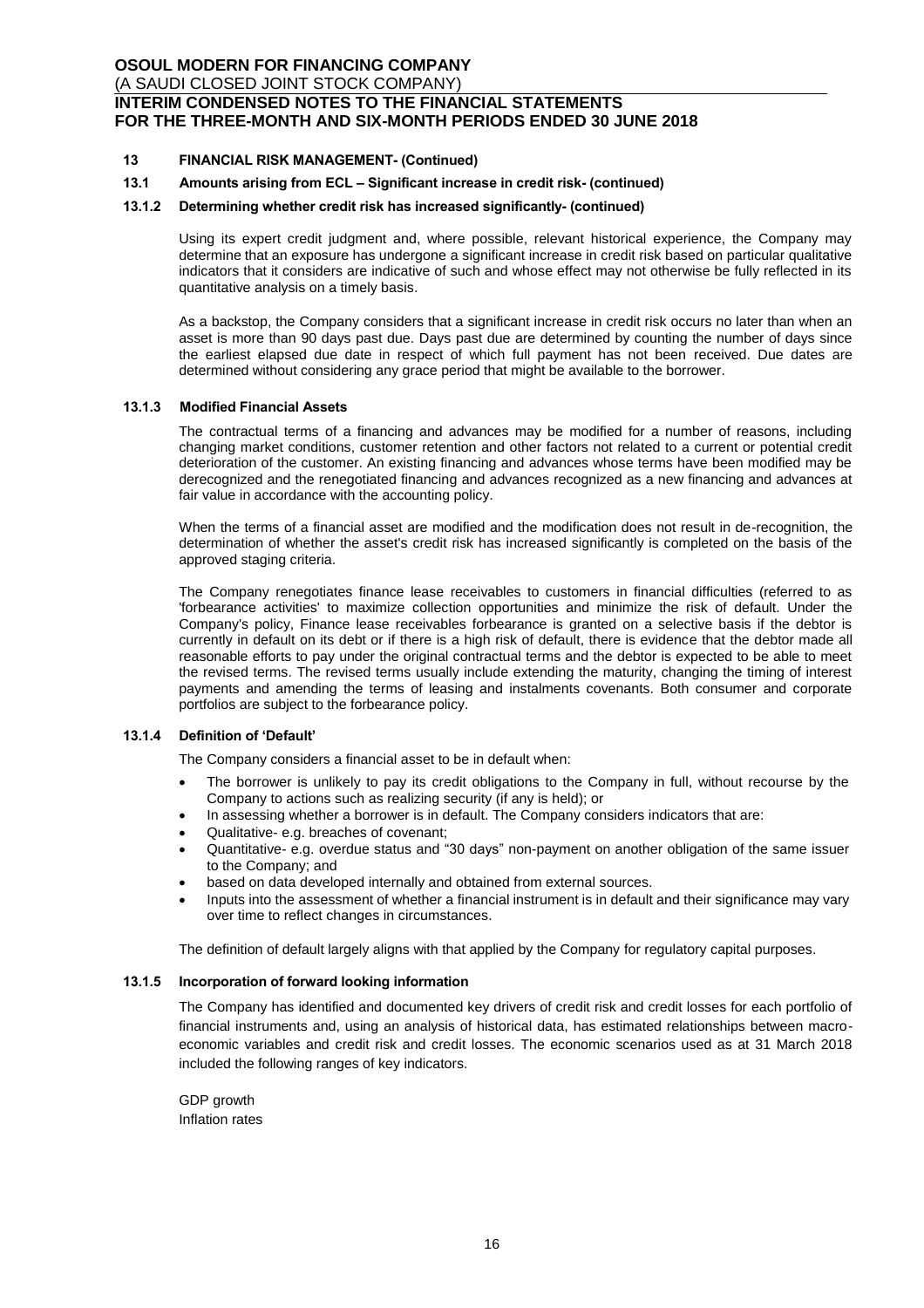## **13 FINANCIAL RISK MANAGEMENT- (Continued)**

# **13.1 Amounts arising from ECL – Significant increase in credit risk- (continued)**

#### **13.1.6 Measurement of ECL**

The key inputs into the measurement of ECL are the term structure of the following variables:

- i. probability of default (PD);<br>ii. loss given default (LGD):
- ii. loss given default (LGD);<br>iii. exposure at default (EAD
- exposure at default (EAD).

These parameters are generally derived from internally developed statistical models and other historical data. They are adjusted to reflect forward-looking information as described above.

PD estimates are estimates at a certain date, which are calculated, based on statistical rating models. These statistical models are based on internally and externally compiled data comprising both quantitative and qualitative factors. PDs are estimated considering the contractual maturities of exposures and estimated prepayment rates.

LGD is the magnitude of the likely loss if there is a default. The Company estimates LGD parameters based on the history of recovery rates of claims against defaulted counterparties. The LGD models consider the structure, collateral, seniority of the claim, counterparty industry and recovery costs of any collateral that is integral to the financial asset. They are calculated on a discounted cash flow basis using the effective interest rate as the discounting factor.

EAD represents the expected exposure in the event of a default. The Company derives the EAD from the current exposure to the counterparty and potential changes to the current amount allowed under the contract including amortization. The EAD of a financial asset is its gross carrying amount.

### **14. STANDARDS ISSUED BUT NOT YET EFFECTIVE**

The standards and interpretations that are issued, but not yet effective, up to the date of issuance of the Company's interim condensed financial statements are disclosed below. The Company intends to adopt these standards and interpretations, if applicable, when they become effective.

#### **14.1 IFRS 16 Leases**

IFRS 16 is issued in January 2017 that requires lessees to account for all leases (subject to certain exemptions) under a single on balance sheet model (i.e., in a manner comparable to finance leases under IAS 17). Lessees would recognise a liability to pay rentals with a corresponding asset, and would separately recognise interest expense and amortisation. The standard includes two recognition and measurement exemptions for lessees:

- leases of low-value assets (e.g. small printer;) and
- short-term leases (i.e. leases with a lease term of 12 months or less).

The new standard also requires reassessment of certain key considerations (e.g., lease term, variable rents based on an index or rate, discount rate) by the lessee upon certain events. Lessor accounting would be essentially the same as today's lessor accounting, using IAS 17's dual classification approach. IFRS 16 is effective for annual periods beginning on or after 1 January 2019. Early application is permitted.

# **15. ZAKAT**

### **15.1 Zakat provision movement**

|                                 | 30 June      | 31 December |
|---------------------------------|--------------|-------------|
|                                 | 2018         | 2017        |
|                                 | SR           | SR          |
|                                 | (Un-audited) | (Audited)   |
| Beginning of the period/year    | 3,703,249    | 3,520,668   |
| Charged during the period/ year | 1,808,815    | 3,703,249   |
| Paid during the period/ year    | (3,703,249)  | (3.520.668) |
| End of the period/ year         | 1,808,815    | 3,703,249   |
|                                 |              |             |